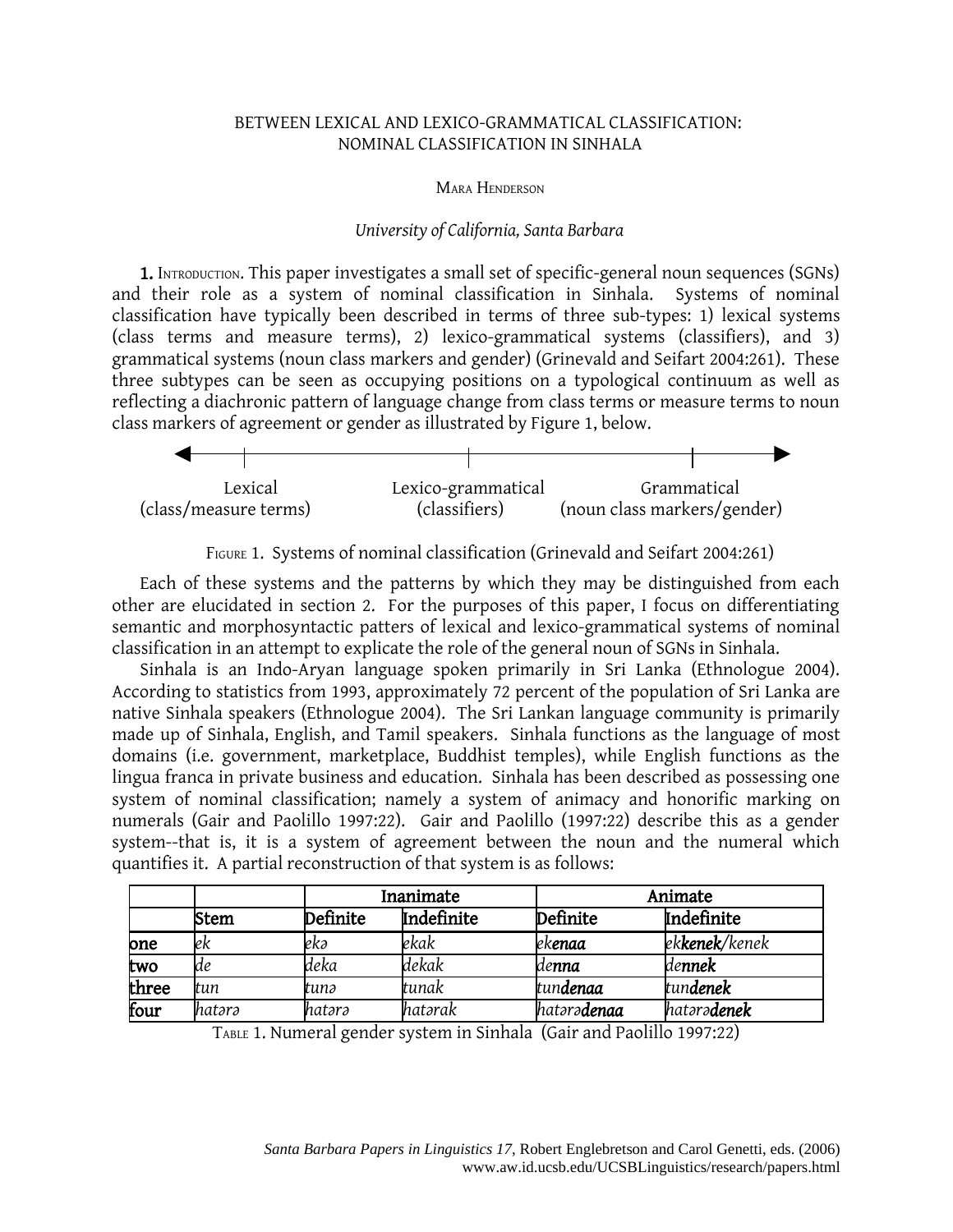In this system numerals are obligatorily marked for animacy and definiteness. Here animacy is more aptly described as humanness as the animate forms only appear with humans and not other animate beings like animals. The forms for 'one' have complex patterns of use in Sinhala, which I do not discuss further other than to mention that they are likely a result of a contrast between 'one' and general singular indefiniteness. Other systems of nominal classification, specifically lexical or lexico-grammatical systems have not been described for Sinhala. From a typological perspective, although Sri Lanka is not a linguistic area identified as possessing nominal classification systems, Aikhenvald (2003:77-78, 121-122) does include languages spoken in southern India in her typological study of noun class markers and numeral classifiers. Furthermore, Emeneau (1956:10) identifies Indo-Aryan as the historical source of nominal classification (specifically, noun class markers, measure terms, and numeral classifiers) in Dravidian and Munda languages of India. The presence of lexical systems of nominal classification is perhaps not all that surprising, as they are common crosslinguistically. However, lexico-grammatical systems are far more restricted--that is, they are typically described as an areal phenomenon with a high concentration in Southeast Asia. In fact, Emeneau (1956:16) notes the possibility of Southeast Asia as the source of classifiers in Indo-Aryan. It is, therefore, not too surprising to find a lexico-grammatical system of nominal classification emerge from a study of Sinhala. The evidence provided in this paper suggests that a system of nominal classification not unlike a classifier system indeed exists in a limited semantic domain of language use in Sinhala.

2. NOMINAL CLASSIFICATION SYSTEMS. The terminology used to discuss nominal classification systems typologically is not consistent in the literature. In particular, researchers tend to use the term CLASSIFIER to describe both lexico-grammatical and grammatical systems of classification. For the purposes of this paper, I use the term NOMINAL CLASSIFICATION as a broad cover term to mean a system through which language or language users mark nouns based on categories, which would include class terms, measure terms, classifiers, and noun class markers. CLASS TERMS occur as part of endocentric nominal compounds in which the class term is taken from a higher position in the taxonomy than the other element in the compound, which specifies the type (DeLancey 1986:440). In English, for example, *snake* functions as a class term in compounds like *rattlesnake, king snake,* and *grass snake* where *snake* denotes the basic category and *rattle*, *king*, and *grass* denote the type of snake (DeLancey 1986:440). MEASURE TERMS are terms that denote a quantity of the entity they modify. In English, for example, *pound* functions as a measure term in phrases like *a pound of butter, a pound of sugar,* and *a pound of oranges* (Grinevald and Seifart 2004:261). CLASSIFIERS are defined broadly as "morphemes which occur 'in surface structures under specifiable conditions', denote 'some salient perceived or imputed characteristics of the entity to which an associated noun refers' (Allan 1977:285), and are restricted to particular constructions types known as 'classifier constructions'" (Aikhenvald 2003:13). Aikhenvald defines CLASSIFIERS CONSTRUCTIONS as "morphosyntactic units...which require the presence of a particular kind of a morpheme, the choice of which is dictated by the semantic characteristics of the referent of the head of a noun phrase" (2003:13). This definition of classifiers is decidedly broad to include a full range of classifier types, however, only two classifier types (numeral and noun) are of particular salience for this discussion of Sinhala nominal classification. Noun classifiers are morphemes in classifier constructions that appear in the noun phrase, typically next to the noun, and typically denote generic semantic characteristics of the noun they categorize, such as, men, women, plants and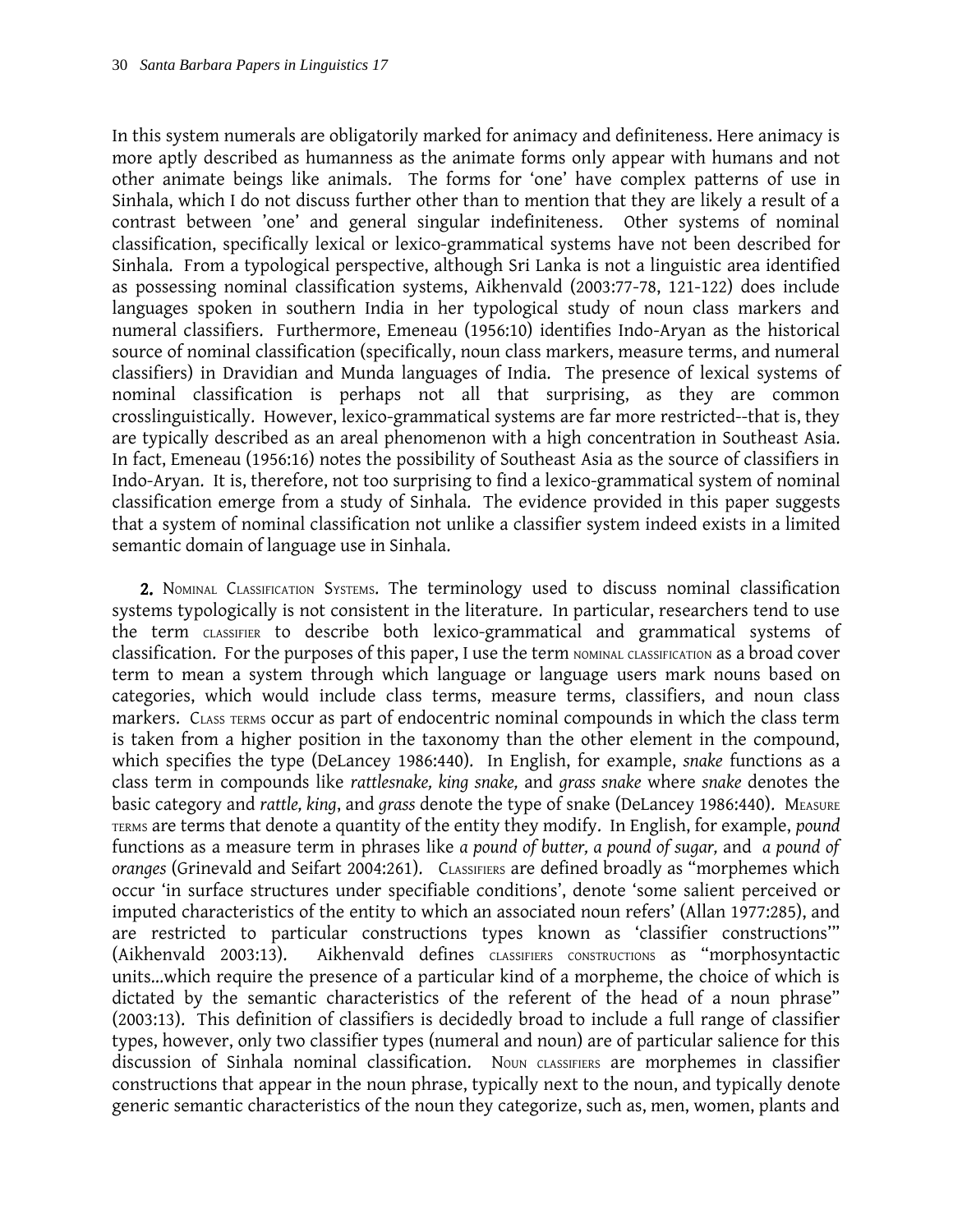animals (Grinevald and Siefart 2004:262-263). Dixon (1982:1992 ff. in Aikhenvald 2003:2) provides an example of a noun classifier in Yidiny:

(1) bama waguja CL:PERSON man 'a man'

NUMERAL CLASSIFIERS too are morphemes in classifier constructions that appear in the noun phrase, however these classifiers occur in numeral phrases and typically denote characteristics of the physical shape of the entity they categorize, such as, 1D long-rigid, 2D flat-flexible, 3D round. Rehg (1981:130 in Grinevald and Seifart 2004:262) provides the following examples of a numeral classifiers in Ponapean:

- (2) tuhke rioapwoat tree two.CL:LONG 'two trees'
- (3) pwihk riemen pig two.CL:ANIMATE 'two pigs'

These examples illustrate the diversity in semantic denotation of numeral classifiers. Although prototypically numeral classifiers denote physical properties such as shape, they have also been found to denote animacy. Noun class MARKERS (aka, NOUN CLASSES, CLASS MARKERS, GENDER, CONCORDIAL CLASSIFIERS) are "an obligatory grammatical system where each noun chooses one from a small number of possibilities" (Dixon 1986:105). Aikhenvald further states that they are "grammatical agreement classes, based on such core semantic characteristics as animacy, sex, or humanness" (2003:1). An example of noun class markers is found in Portuguese (Aikhenvald 2003:2):

(4) o menin-o bonit-o ART.MASC.SG child-MASC.SG beautiful-MASC.SG 'the beautiful boy'

This example clearly illustrates the agreement function of noun class markers through the masculine singular form that appears on the article, noun, and the adjective in the noun phrase.

Many of these nominal classification systems share semantic and morphosyntactic characteristics which makes distinguishing them from each other rather difficult. The following table is an attempt to clarify the characteristics of each system that may distinguish them from each other.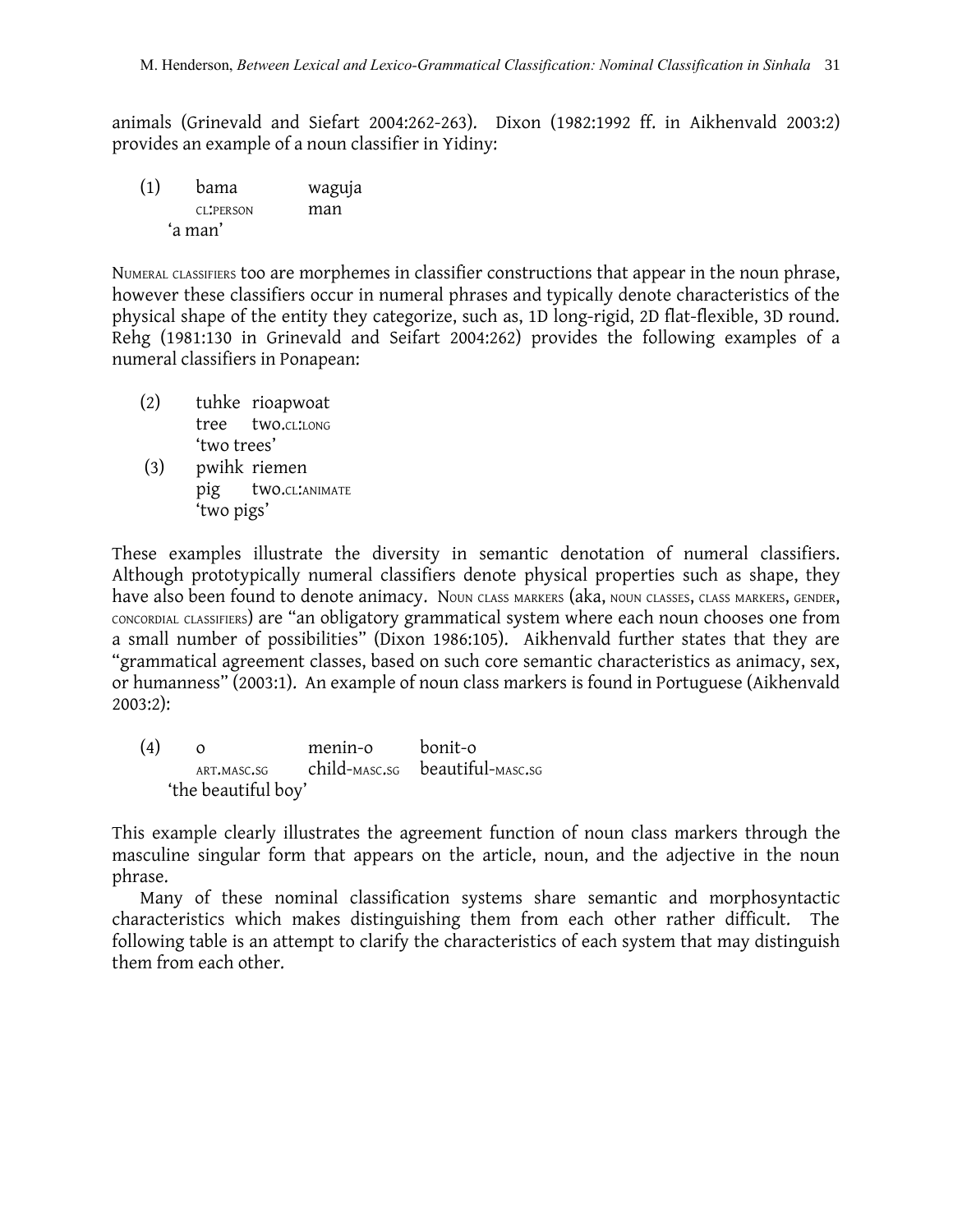|                            | Class terms (CT)                                                     | Measure terms<br>(MT)                              | Classifiers (CL)                                                                                              | Noun class<br>markers (CM)                               |
|----------------------------|----------------------------------------------------------------------|----------------------------------------------------|---------------------------------------------------------------------------------------------------------------|----------------------------------------------------------|
| <b>Size</b>                | open; restricted                                                     | open; restricted                                   | open, varies; large                                                                                           | small finite set                                         |
| Distribution               |                                                                      | ?                                                  | 1N:1CL<br>some Ns may not<br>take a CL                                                                        | 1N:1CM<br>all                                            |
| <b>Boundedness</b>         | lexically bound;<br>may be but,<br>often not<br>independent<br>nouns | varies; free form,<br>affix                        | free form; occurs<br>in the same NP as<br>the N it qualifies;<br>not independent<br>noun/independen<br>t noun | closed<br>grammatical<br>system; affixes,<br>GW, clitics |
| Scope                      | noun                                                                 | noun                                               | never any<br>reference outside<br>the NP                                                                      | marking is never<br>entirely within<br>the noun word     |
| Semantics                  | consistent,<br>circumscribed,<br>hyponym                             | provide the<br>measure for a<br>specified quantity | animacy, shape,<br>functional, generic                                                                        | animacy, sex,<br>humanness                               |
| Inter-speaker<br>Variation | $\gamma$                                                             | $\gamma$                                           | use varies across<br>registers or styles                                                                      | little variation<br>between<br>speakers                  |

TABLE 2. Distinguishing nominal classification systems *[1](#page-3-0)*

The following elucidates Table 2.

(a) Size refers to whether or not it is an open or closed class and in general the number of terms typically found in these kinds of systems cross-linguistically. An explicit discussion of size for class terms and measure terms was not found, however, I believe that it is safe to state that these are open classes, but typically restricted. Dixon (1986:106) describes classifiers as typically quite large crosslinguistically (50-400), although there are languages such as Indonesian which have very small sets of classifiers  $(7)^2$  $(7)^2$ . This is additionally, highlighted by Aikhenvald (2003:81) in her discussion of noun classifiers, she states that the size of the inventory may vary crosslinguistically from a small closed set to a large open set.

(b) Distribution refers to which nouns in the language take the classifying morpheme. Information was not found regarding class terms and measure terms, however, Dixon (1986) and Aikhenvald (2003) provide some typical characteristics of classifiers and noun class markers. Dixon (1986:106) provides that typically in languages with classifiers systems not all nouns take classifiers. Nouns that do not take classifiers are typically mass

<span id="page-3-0"></span><sup>&</sup>lt;sup>1</sup>The information compiled for this table was taken from Dixon (1986:105-108) and Aikhenvald (2003), which explicates the distinctions between noun class markers and classifiers, and DeLancey (1986:440-444), which discusses some differences between class markers and classifiers. The information in italics is my own educated guess and question marks indicate that this information was not found and is therefore unknown.

<span id="page-3-1"></span><sup>2</sup> Thank you to Robert Englebretson for pointing out this particular example.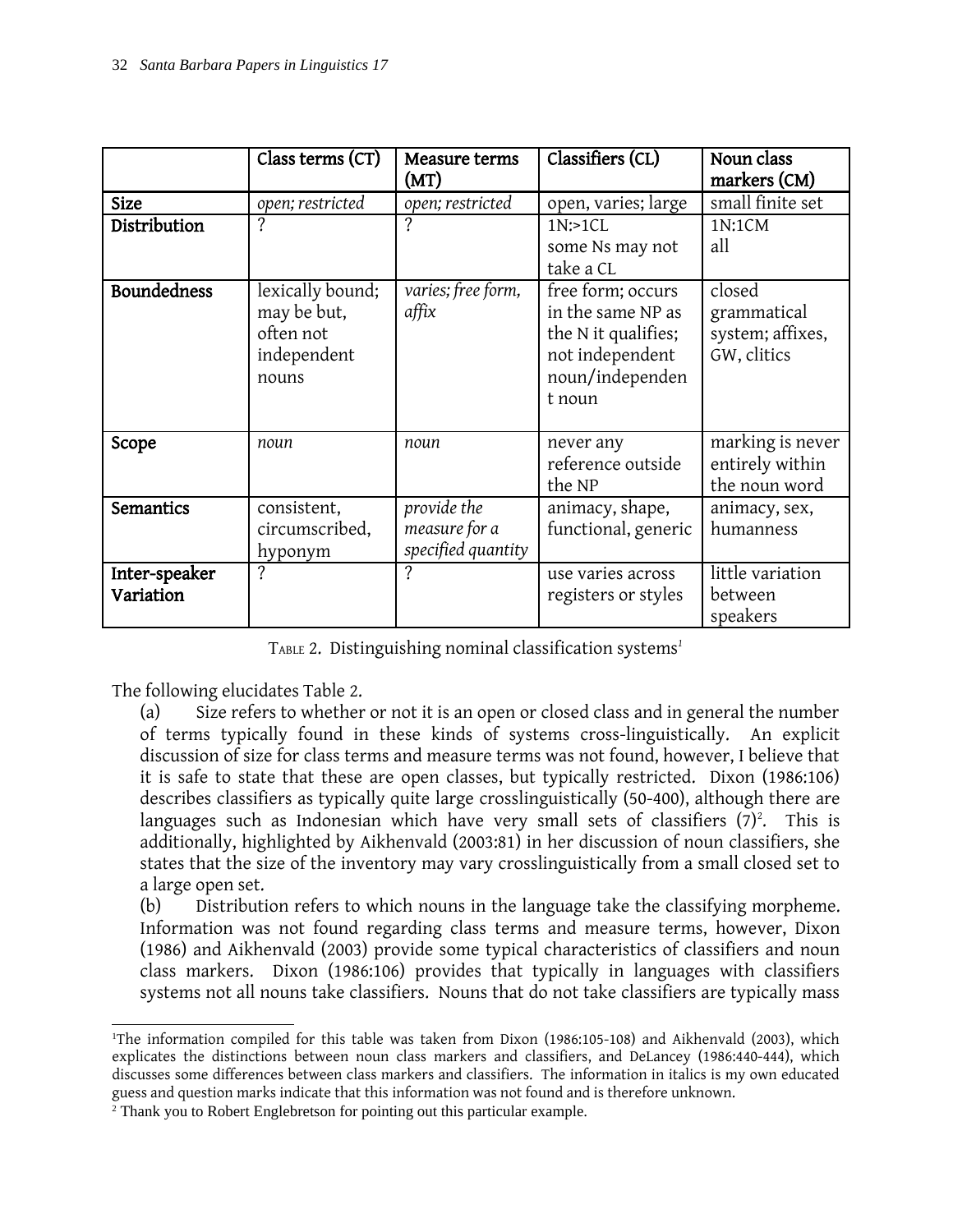nouns, time units, and some of the most frequent nouns (Dixon 1986:106). Additionally, a single noun typically is able to take more than one classifier with a resulting change in meaning (Aikhenvald 2003:81, 98, Dixon 1986:106, Greenberg 1972:8). Noun class markers, on the other hand, classify ALL the nouns in a language--that is, there is a 1 to 1 ration of nouns to noun class markers and their distribution is fixed (Aikhenvald 2003: 21, Dixon 1986:106).

(c) Boundedness refers to the classifying morpheme's realization as bound or free. By definition class terms are lexically bound and may function as independent nouns in other contexts, though they often do not (DeLancey 1986:439). However, these properties are again best described as tendencies since class terms may occur as independent nouns and are not obligatory in all cases (DeLancey 1986:439). The realization of measure terms crosslinguistically is bound or free. Dixon claims that "noun classifiers are always separate lexemes, which may be included with a noun in certain syntactic environments" (1986:105). However, according to Aikhenvald noun classifiers may appear as clitics or nominal affixes via grammaticization or phonological reduction processes (2003:91, 101). Noun class markers typically emerge as affixes, grammatical words, or clitics (Dixon 1986:106). They are often fused with other grammatical morphemes such as definiteness, case, or number (Dixon 1986:106). In Delancey's work on Tai class terms and classifiers, he alludes to a prototypical property of classifiers, which states that classifiers would not function as independent nouns or part of compounds (1986:439). However, Greenberg states "in the majority of instances, the classifier is itself a noun with its own lexical meaning and may, in fact, have its own classifier when it functions as the head of a noun phrase" (1972:7). Conflicting findings on the function of class terms and classifiers as independent nouns within classifying languages provides evidence that a crosslinguistic explanation of the terms' ability to operate as independent nouns is not a defining feature and therefore should not be heavily weighted in distinguishing it from other nominal classification systems.

(d) Scope refers to the classifying morpheme's domain--that is, the noun itself, the noun phrase, or outside of the noun phrase. I believe that it is safe to state that the scope of class terms and measure terms is the noun. Classifiers are specifically distinguished from noun class markers based on scope. According to Dixon (1986:106-107) noun class marking is "never entirely within the noun word" rather other elements in the sentence are obligatorily marked with the same marker, while classifiers are never referenced outside of the noun phrase (Dixon 1986:107, Aikhenvald 2003:81, 98).

(e) Semantically, there is some degree of overlap between the categories. Class terms are described generally as semantically consistent and circumscribed (DeLancey 1986:441). Furthermore their relationship with the entity they categorize tends to be taxonomic. Measure terms can be simply described as denoting the measure for a specified quantity. Classifiers range semantically from animacy, shape, generic, or function (i.e. clothing, transport, food), often depending on the type of classifier (Aikhenvald 2003:1-2, Grinevald and Seifart 2004:263-264). Noun class markers tend to denote "such core semantic characteristics as animacy, sex, and humanness" (Aikhenvald 2003:1).

(f) Finally, Dixon (1986:107) also notes a tendency for inter-speaker variation in the use of classifiers based on register or style shifts, while little variation between speakers is found in systems of categorization described as noun class marker systems.

It is clear from the details discussed above that SGNs in Sinhala are not noun class markers.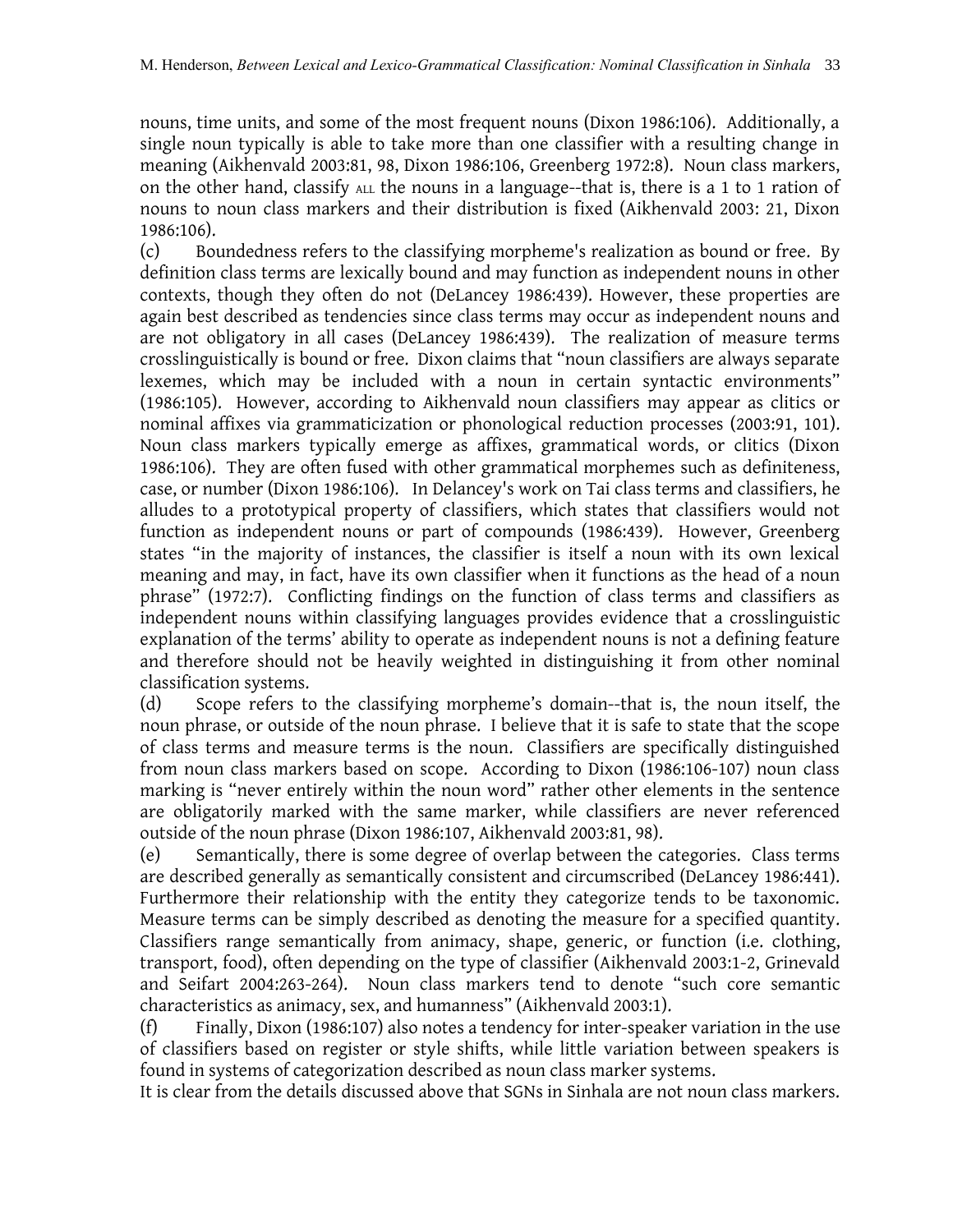The general noun of SGNs in Sinhala do not distribute obligatorily in all cases or with all nouns, nor do they reference any other element of the sentence beyond the noun phrase. In these ways, they are clearly not operating as agreement systems and therefore not noun class markers. However, they do display characteristics typical of class terms, measure terms, noun classifiers and numeral classifiers. Because SGNs exhibit properties of lexical and lexicogrammatical systems of classification it is important to this analysis to focus on the properties that distinguish these system types, namely their realization and semantic relationship to the entity they categorize. Specifically, class terms are lexically bound and measure terms and classifiers vary in boundedness crosslinguistically. Therefore, if it can be established that the general noun of SGNs in Sinhala are not bound, then they can be distinguished from class terms. To determine this, I focus on properties of wordhood, obligatoriness, and anaphoric reference of the general term of SGNs in Sinhala (§4). Although there is some overlap, as discussed above, the semantic relationships between the classifying term and the entity they categorize differ for prototypical class terms, measure terms and classifiers. These prototypical patterns are discussed in relation to the semantic patterns of SGNs in Sinhala to aid in the analytical distinction between them (§4).

While wordhood, obligatoriness, and anaphoric reference provide important features that could distinguish lexical from lexico-grammatical systems, lexico-grammatical systems themselves can be further subdivided into types of classifiers. Most important to the analysis here is the distinction between noun classifiers and numeral classifiers. Therefore, some discussion of the properties which distinguish the two subtypes of relevant classifiers is necessary before moving on to the specifics of SGNs in Sinhala.

Noun classifiers and numeral classifiers share several of the same properties: a) they appear in the noun phrase, b) their selection is based on semantic properties of the entity they categorize, c) their level of grammaticization varies, d) they are characterized as open lexical classes, e) there is evidence of inter-speaker variation, f) some nouns do not take the classifier, while others may vary the classifier with a resulting change in meaning, g) they are typically realized as free forms, and h) they may be used for anaphoric reference (Aikhenvald 2003:81, 98, Greenberg 1972:6). The distinguishing property is their specific location within the noun phrase and their tendency toward types of semantic categorization. As previously mentioned, noun classifiers typically denote generic semantic categories, while numeral classifiers typically denote animacy or physical properties (i.e. size, shape, structure) (Aikhenvald 2003:98, Grinevald and Seifart 2004:262-263). Numeral classifiers more specifically occur in quantifying expressions and numeral noun phrases (Aikhenvald 2003:98). Greenberg (1972) further points to the individuating function of numeral classifiers, a function that has not be claimed for noun classifiers. He states

[I]n the usual classifier language...classifiable nouns in their isolated form, that is when not accompanied by a classifier or a plural marker, are like collectives in their semantic nonspecification of number and in their avoidance of a direct number construction. The classifier is an INDIVIDUALIZER which performs the same function as a singulative derivational affix in languages with the collective/singulative opposition (Greenberg 1972:26, emphasis added)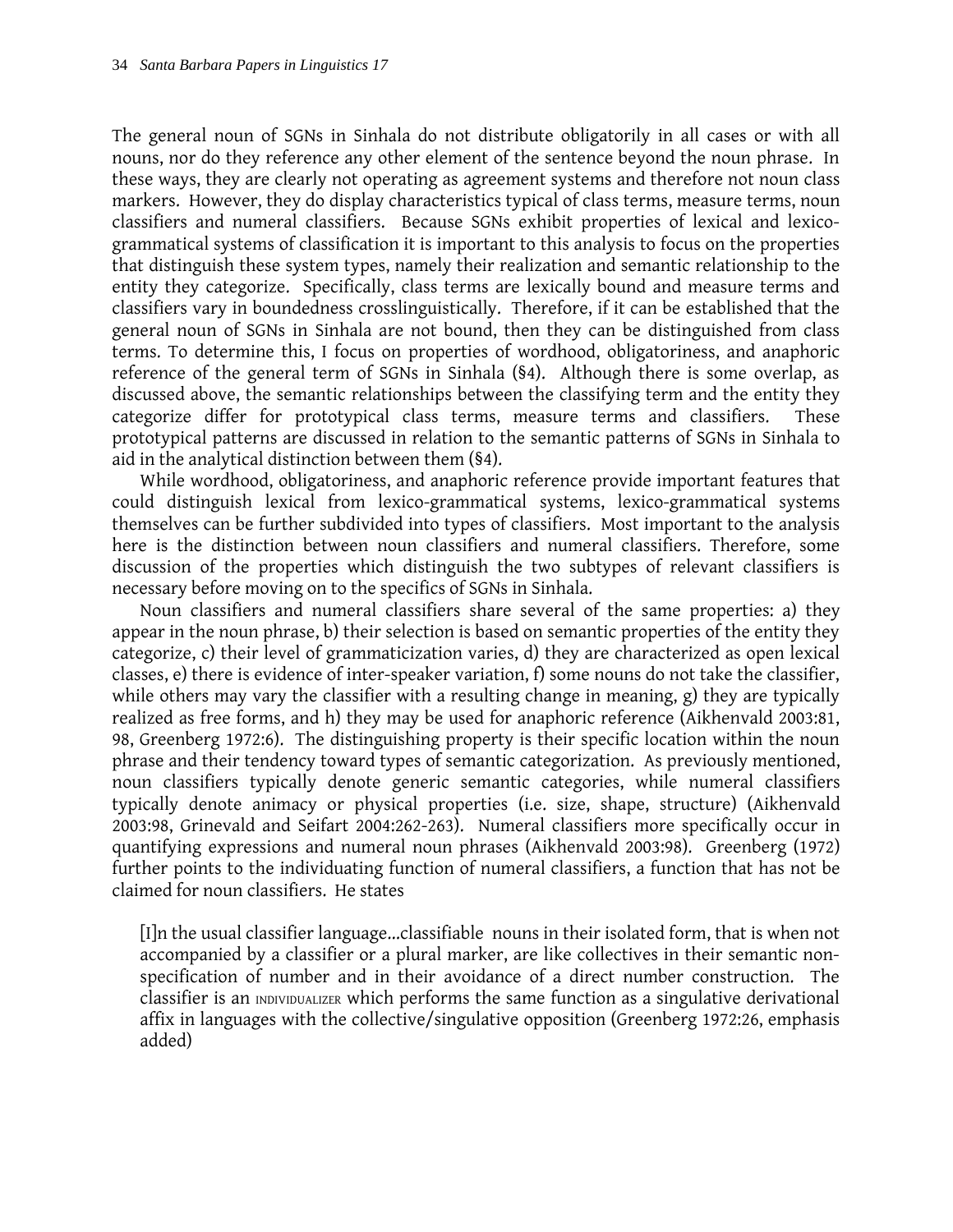This individuating function along with the tendencies of a semantic denotation of shape and the syntactic distribution in numeral phrases distinguishes numeral classifiers from the more generic non-individuating noun classifiers.

The implications for an analysis of SGNs as members of a nominal classification system based on semantic properties and relationships between elements of SGNs are discussed further after a brief description of the overall patterns of SGNs in Sinhala in section 3, below.

3. DESCRIPTION OF SGNS IN SINHALA. A set of nine terms that appear to fulfill a classificatory function have been identified through the examination of elicited sentences from one Sinhala speaker. The nine terms are as follows in Table 3.

| gedi  | fruit-like.thing.PL   | palu  | section.pl          |
|-------|-----------------------|-------|---------------------|
| mal   | flower. <sub>PL</sub> | ætə   | seed. <sub>PL</sub> |
| karal | pod-like.thing.PL     | kææli | piece.pl            |
| peti  | flat.thing.pl         | kætə  | block.pl            |
| alə   | potato.pl             |       |                     |

Table 3. Identified classificatory terms in Sinhala

These terms appear in noun phrases following a more specific noun which they classify as in the following example.

| (1) | hatu                        | mal                          | narakwelaa |
|-----|-----------------------------|------------------------------|------------|
|     | mushroom                    | flower. <sub>PL</sub> rotten |            |
|     | 'The mushrooms are rotten.' |                              |            |

# 3.1. SEMANTIC PROPERTIES.

SEMANTIC DOMAINS. SGNs have so far appeared largely in the domain of food, but they also occur with plants, medicine, and other small objects such as dice and beads. Some examples of their semantic distribution is as follows:

| dehi gedi    | 'limes'         | boonci karal  | 'green beans'       |
|--------------|-----------------|---------------|---------------------|
| vambotu gedi | 'eggplants'     | behet karal   | 'capsules'          |
| keek gedi    | 'cakes' (whole) |               |                     |
| paaŋ gedi    | 'loaf of bread' | dehi ætə      | 'lime seeds'        |
|              |                 | wii ætə       | 'rice grains'       |
| mannel mal   | 'blue lotuses'  | pabəlu ætə    | 'beads'             |
| hatu mal     | 'mushrooms'     |               |                     |
| kehel mal    | 'banana stalks' | pipinña kææli | 'chopped cucumbers' |
|              |                 | bætəri kææli  | "batteries"         |
| daadu kætə   | 'dice'          |               |                     |
| ais kætə     | 'ice cubes'     |               |                     |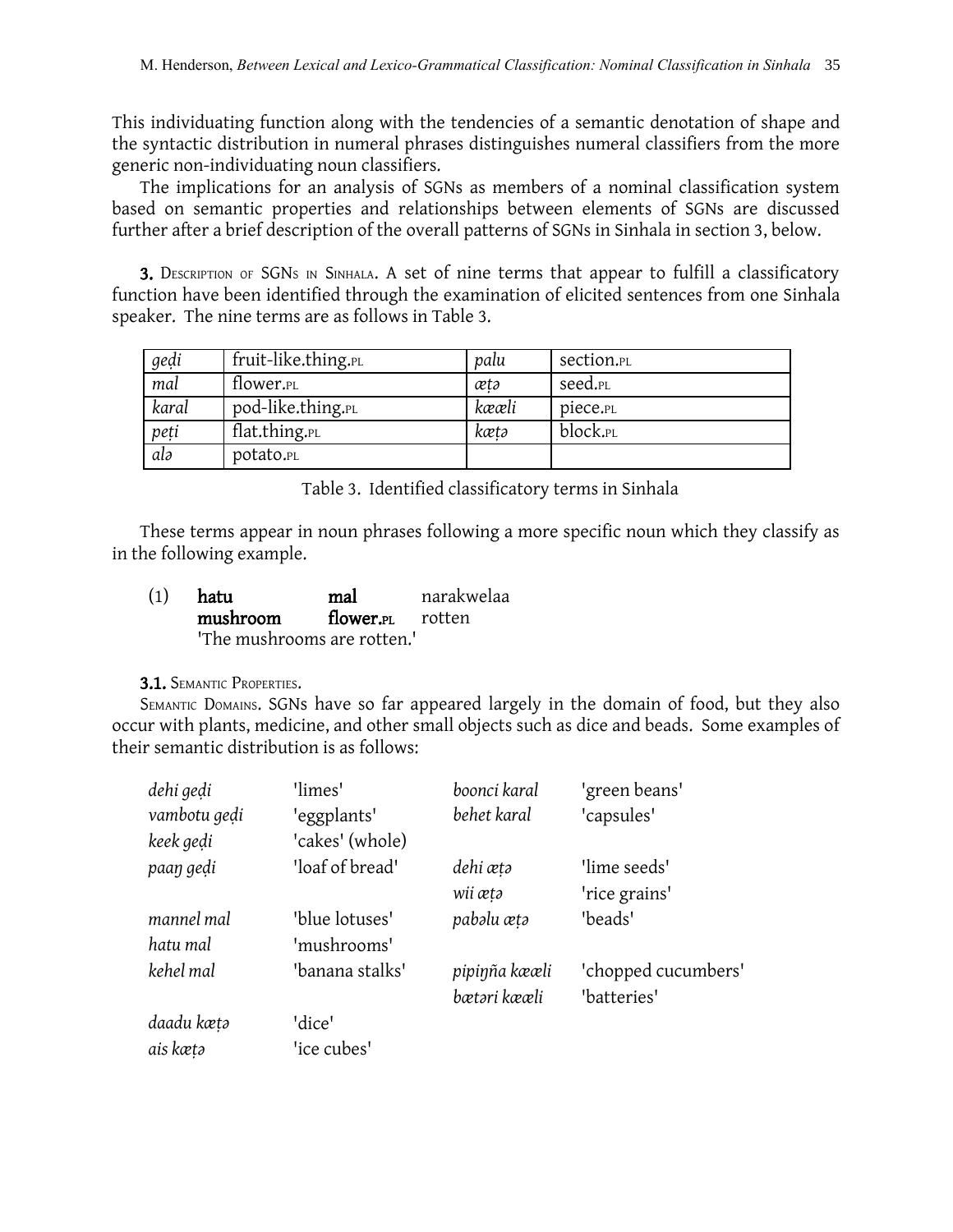| dodan palu     | 'orange segments' | roosə peti | 'rose petals'  |
|----------------|-------------------|------------|----------------|
| suduluunu palu | 'garlic cloves'   | behet peti | 'tablets'      |
|                |                   | maalu peti | 'fish fillets' |

The SGNs above show that *geḍi* may occur with fruit, vegetables, and whole breads of a certain shape. Although *geḍi* is often thought of as meaning fruit, evidence shows that this term may be used with other items that possess properties often thought of as pertaining to fruit, but not necessarily only fruit. According to the consultant, a more precise semantic description of *geḍi* would be a small, hard, fruit-like things. The terms *mal* and  $x_t$  appear with all types of things they denote (i.e. flowers and seeds), but also appears with things that are judged to come in the form of flowers (e.g. stalks of bananas and mushrooms) or seeds (e.g. beads). The terms *kæṭǝ, palu*, and *karal* have so far been found with only a few terms. It is unclear what their full semantic distribution is, however, they appear to denote the shape of the items they categorize. The last two terms *peti* and *kææli* have a much wider semantic distribution. In many cases, *kææli* denotes a changed state as in the example above (*pipiŋña kææli* 'chopped cucumbers') or *darǝ kææli* 'chopped wood'. It may even appear with mass nouns as in *harakmas kææli* 'beef pieces'. However, it also appears with small items that come in sets, such as batteries (*bætǝri kææli*) or magnets (*kandaŋ kææli*), in which case the term is used to individuate a single or number of items from the set. A similar case arises from the patterns of *peti*, which may denote a change of state to a mass noun as in *harakmas peti* 'slices of beef' or *maalu peti* 'fillets of fish'. Like *kææli*, it also appears with items that do not undergo a change in state, but rather occur in groups, such as medicine tablets, *behet peti*, and flower petals, *mal peti*.

SEMANTIC RELATIONSHIPS BETWEEN ELEMENTS. The SGNs in this study fall into three types of semantic relationships: 1) hypernym-hyponym taxonomic relationships, 2) noun + shape/physical property denotational relationships, and 3) noun + quanification relationships. The following examples illustrate these findings.

| Hypernym-hyponym taxonomic relationships |                                                           |                                               |  |  |  |
|------------------------------------------|-----------------------------------------------------------|-----------------------------------------------|--|--|--|
| (2)                                      | arəliyə mal                                               | 'frangipani flowers'                          |  |  |  |
| (3)                                      | vattakka ætə                                              | 'pumpkin seeds'                               |  |  |  |
| (4)                                      | batələ alə                                                | 'yam potatoes'                                |  |  |  |
|                                          | Noun + shape/physical property denotational relationships |                                               |  |  |  |
| (5)                                      | goowa gedi                                                | 'cabbages' (lit. cabbage small.hard.fruit-    |  |  |  |
|                                          |                                                           | like.things)                                  |  |  |  |
| (6)                                      | boonci karal                                              | 'long beans' (lit. bean long.pod-like.things) |  |  |  |
| (7)                                      | daadu kætə                                                | 'dice' (lit. die blocks)                      |  |  |  |
| Noun + quantification relationships      |                                                           |                                               |  |  |  |
| (8)                                      | dehi palu                                                 | 'lime sections'                               |  |  |  |
| (9)                                      | kukulmas kææli                                            | pieces of chicken'                            |  |  |  |
| (10)                                     | maalu peti                                                | 'fillet of fish'                              |  |  |  |

It should be noted here that these examples are representative of the semantic tendency of the relationship between the elements for each of the nine classifying terms; however, a few instances have been found that pattern outside of a single term's general tendency (e.g. *kehel*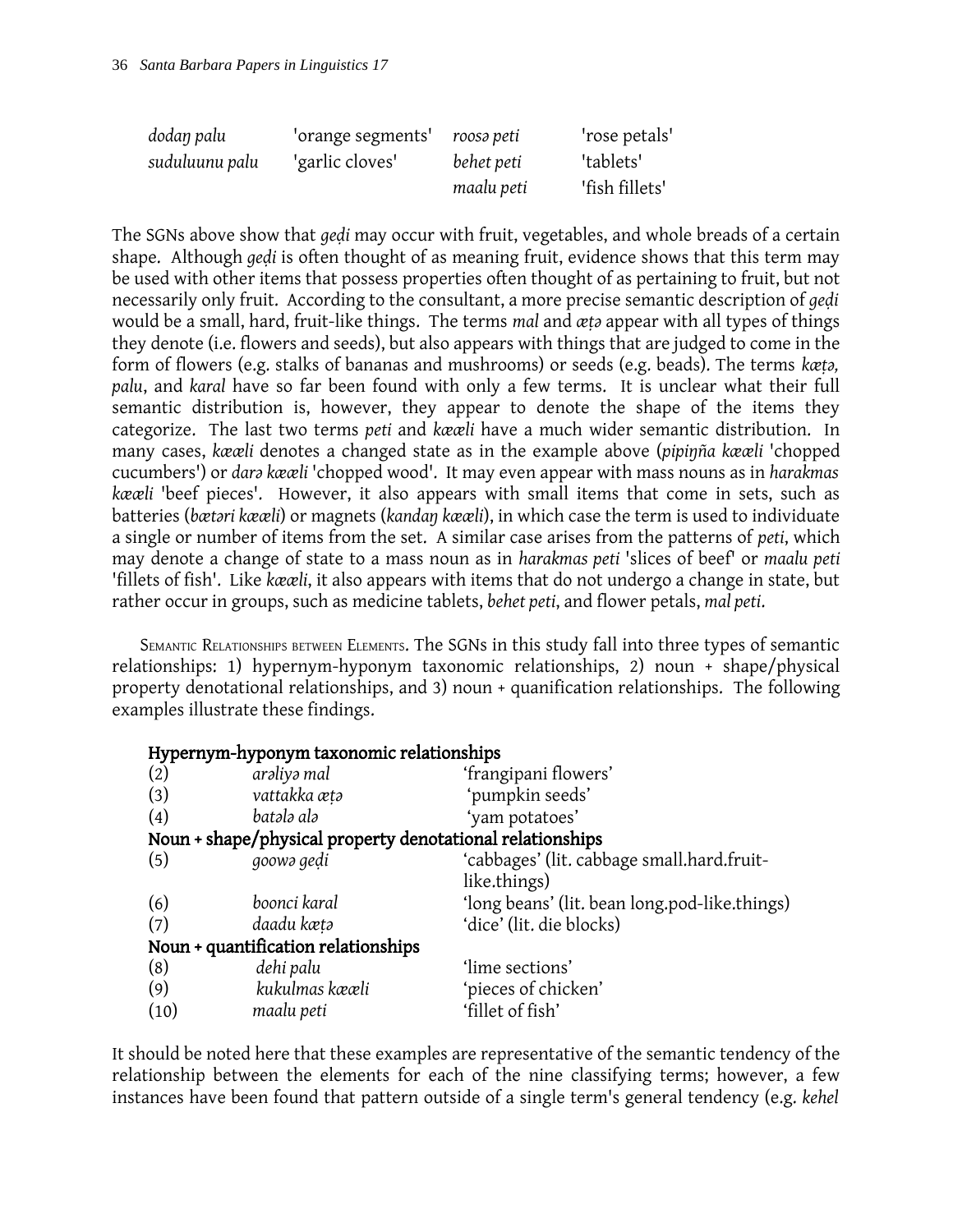*mal* 'banana stalks', *hatu mal* 'mushrooms', *pabǝlu æṭǝ* 'beads' *gammiris æṭǝ* 'peppercorns' *wii æṭǝ* 'rice grains' *kaju æṭǝ* 'cashews'). Because in an overwhelming majority of cases, *æṭǝ* and *mal* appeared in SGNs that could be categorized as having a taxonomic relationship with the specific noun they classified, I attribute the occurrence of these few terms to semantic extension.

INDIVIDUATION VS. NON-INDIVIDUATION. These classificatory terms appear with some but not all count nouns in the semantic domains previously mentioned. The most striking semantic motivation for the presence or absence of the general noun is the degree of individuation of the referent.

| (11) |        |                                   | sudu-luunu sudda-kara-nna |                                         | amaarui                 |            |
|------|--------|-----------------------------------|---------------------------|-----------------------------------------|-------------------------|------------|
|      |        | white-onion                       |                           | peel-do- <sub>INF</sub>                 | difficult               |            |
|      |        | 'Garlic cloves are hard to peel.' |                           |                                         |                         |            |
| (12) | mee    | sudu-luunu                        |                           | (palu)                                  | suddə-kara-nnə          | amaarui    |
|      |        |                                   |                           | these white-onion section.PL            | peel-do- <sub>INF</sub> | difficult  |
|      |        |                                   |                           | 'These garlic cloves are hard to peel.' |                         |            |
| (13) | man    |                                   |                           | langa sudu-luunu                        | paluwak                 | tiye-n'wa  |
|      | $1$ sg |                                   |                           | near white-onion                        | section.sg.ind          | exist-IMPF |
|      |        | 'I have a clove of garlic.'       |                           |                                         |                         |            |
| (14) |        | <b>kærət</b> tiye-nəwa=də         |                           |                                         |                         |            |
|      |        | $carrot$ exist-IMPF=Q             |                           |                                         |                         |            |
|      |        | 'Do you have carrots?'            |                           |                                         |                         |            |
| (15) | man    | langa <b>kærat</b>                |                           | (alə)                                   | dahayak                 | tiye-nəwa  |
|      | $1$ sg | near carrot                       |                           | potato.PL                               | ten.IND                 | exist-IMPF |
|      |        | 'I have ten carrots.'             |                           |                                         |                         |            |

In examples 11 and 14 the referent is non-individuated. In these cases, the general term is dispreferred. However, when specifying a set or a number of the referent, the general term may appear as in examples 12, 13 and 15. Examples 12 and 15 show that the general term in these cases are not entirely required. Further, although the general term in example 15 is judged to be optional, my consultant states that he prefers that the general term appear in constructions such as this one.

VARIATIONS. The general nouns of the SGNs may vary with one specific noun with a resulting change in meaning as in the following example.

| (16) kehel gedi |  | kehel mal       |                  |  |
|-----------------|--|-----------------|------------------|--|
| banana fruit.PL |  |                 | banana flower.PL |  |
| 'bananas'       |  | "banana stalks" |                  |  |

However, there does appear to be a default general term for each specific noun. This is evidenced by the patterns of obligatoriness--that is, while the default term may be optional in some cases, if the specific noun occurs with a general noun other than the default term it becomes obligatory. For example, in example 16 above, *geḍi* is the default term for bananas. It is therefore optional in some cases. However, *mal* is not the default term for bananas; it is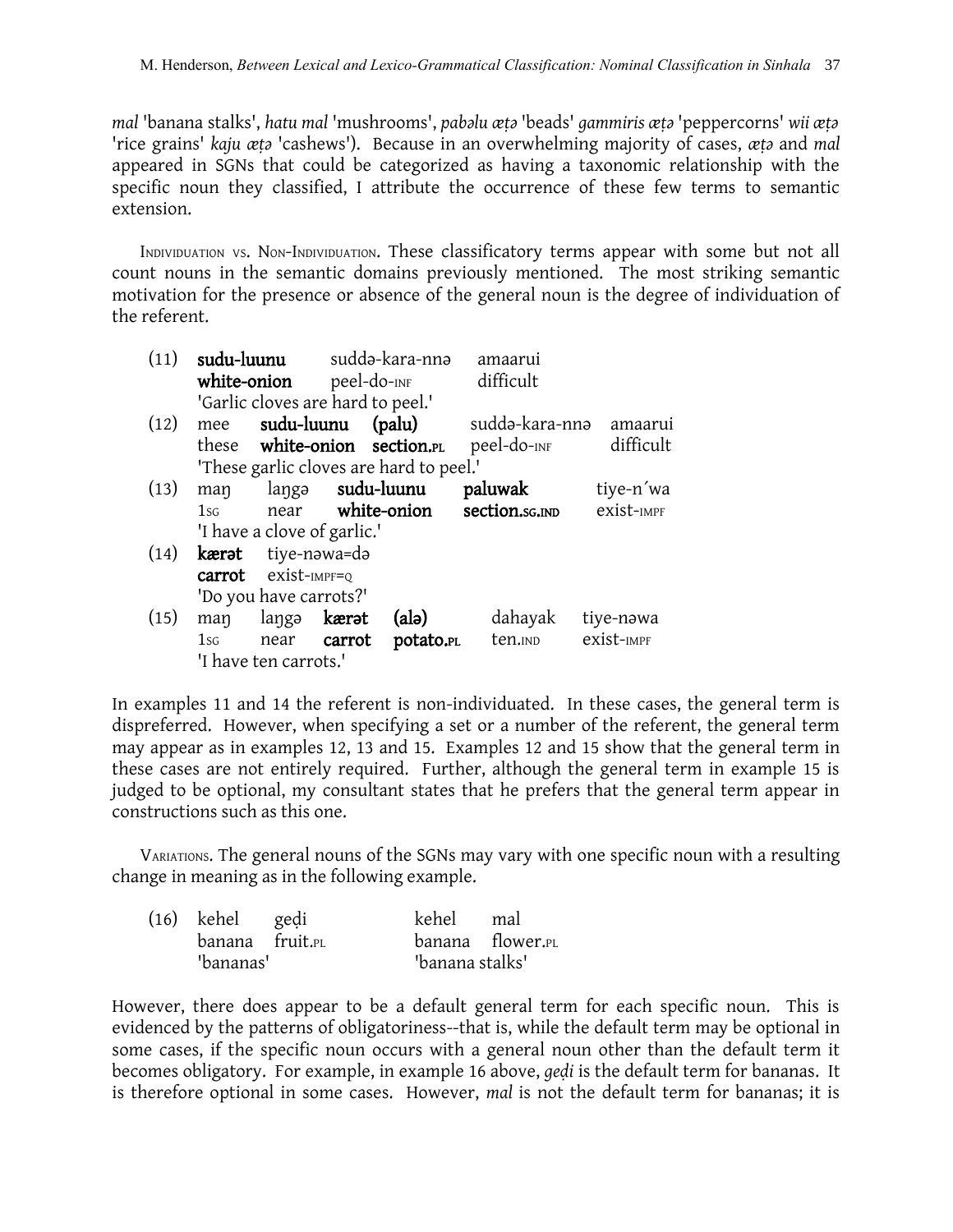therefore, required in all cases--that is, *kehel* alone may not mean banana stalks, it may only mean bananas.

In sum, SGNs in Sinhala occur in a small semantic domain, primarily with count nouns and only with mass nouns when the mass noun undergoes a change of state that produces countable pieces. Three types of semantic relationships between elements emerge: 1) taxonomic, 2) the general term denotes the shape or physical property of the referent, or 3) the general term quantifies the referent. Further, the general terms serve to individuate a set or number of referents. The general nouns may alternate with a single noun with a change in meaning and one general term operates as the default term for a specific noun. Before moving on to the implications of these patterns for the analysis of SGNs as a system of nominal classification in Sinhala, I discuss the morphosyntactic patterns of SGNs in Sinhala.

# 3.2. MORPHOSYNTACTIC PATTERNS

MORPHOLOGICAL MARKING. In most cases, nominal morphology, such as case, definiteness, number or question marking, may only appear on the general noun, which in these cases are obligatorily present in the noun phrase as in the following examples.

| (17) | mæssa miris                      |                | karələkə                                      |         |                |                      | wæhuw-a               |
|------|----------------------------------|----------------|-----------------------------------------------|---------|----------------|----------------------|-----------------------|
|      |                                  |                | fly.sc chili.pepper pod.like.thing.sc.IND.LOC |         |                | land- <sub>PST</sub> |                       |
|      |                                  |                | 'The fly landed on a chili pepper.'           |         |                |                      |                       |
|      | (18) *mæssa <b>miris-yəkə</b>    |                |                                               | wæhuw-a |                |                      |                       |
|      |                                  |                | fly.sc chili.pepper-sc.IND.LOC land-PST       |         |                |                      |                       |
|      |                                  |                | 'The fly landed on a chili pepper.'           |         |                |                      |                       |
| (19) | mona                             | paaŋ geḍiyə=də |                                               |         |                |                      | narakwelaa tiye-nne   |
|      |                                  |                | which bread fruit.like.thing.sg. DEF=Q        |         |                |                      | rotten exist-FOC.NPST |
|      | 'Which loaf of bread is rotten?' |                |                                               |         |                |                      |                       |
| (20) |                                  |                | *mona <b>paana=da</b> narakwelaa              |         | tiye-nne       |                      |                       |
|      |                                  |                | which bread.sg.DEF=Q rotten                   |         | exist-foc.npst |                      |                       |
|      | 'Which loaf of bread is rotten?' |                |                                               |         |                |                      |                       |

However, some specific lexical items have been found to carry the nominal morphology, such as pineapples or mangos. In these cases, the classifying term may be omitted.

| (21) | mee               | annaasi                    | gedi-ya |                                   | pæniraha-i |
|------|-------------------|----------------------------|---------|-----------------------------------|------------|
|      | 1 <sub>PROX</sub> |                            |         | pineapple fruit.like.thing-sG.DEF | SWeet-PRED |
|      |                   | 'This pineapple is sweet.' |         |                                   |            |
| (22) | mee               | annaasi-ya                 |         | pæniraha-i                        |            |
|      | 1 <sub>PROX</sub> | pineapple-sc.DEF           |         | SWeet-PRED                        |            |
|      |                   | 'This pineapple is sweet.' |         |                                   |            |

Most of the examples elicited involving nominal morphology required the presence of the general noun. Examples such as 22 above were rare.

CONSTITUENCY. SGNs display two patterns of constituency--that is, they are cohesive and they move as a unit. As of yet, SGNs always appear together without any intervening lexical or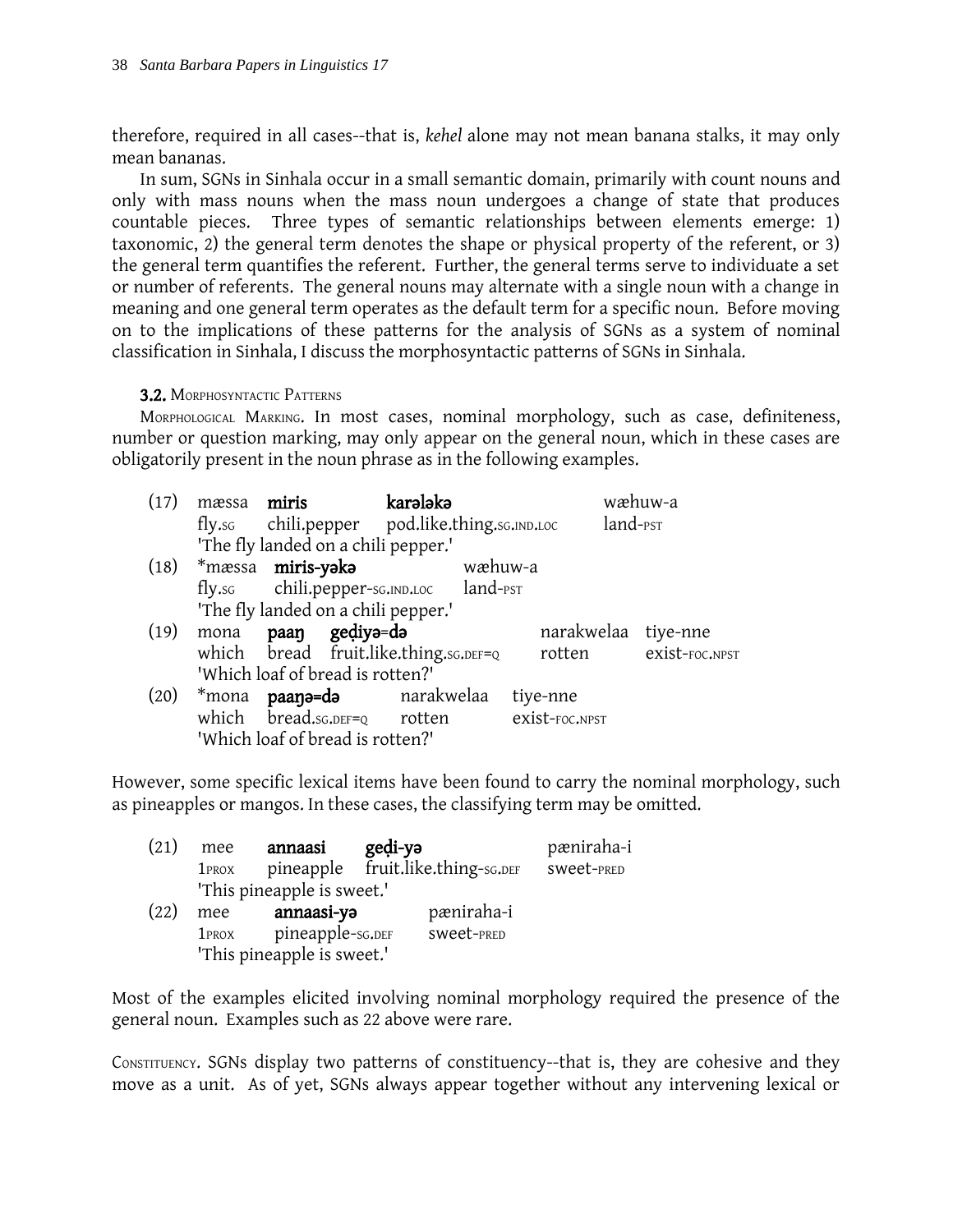grammatical formatives. Furthermore, SGNs move as a unit as illustrated in the following examples.

| (23) | man<br>1sG | langə<br>near        | dehi<br>lime | gedi<br>fruit.pl | tiye-nawa<br>exist-IMPF |
|------|------------|----------------------|--------------|------------------|-------------------------|
|      |            | 'I have limes.'      |              |                  |                         |
| (24) | dehi       | gedi                 | man          | langə            | tiye-nəwa               |
|      | lime       | fruit. <sub>PL</sub> | 1sG          | near             | exist-IMPF              |
|      |            | 'I have limes.'      |              |                  |                         |

The specific and general nouns may not be separated throughout the phrase and no lexical or grammatical formatives have been found to intervene between them. These patterns of cohesiveness and movement provide evidence for the analysis of SGNs as a lexical constituent.

Related to constituency is the general terms' ability to operate as independent nouns. Although a couple of these nouns were judged to not operate as independent nouns (*palu* and *gedi*), they have been found outside of SGN contexts in the following examples.

| (25)                                                                | atə                                               |                               | tiyenne janeele dakunu                                     |  | paluwe |  |
|---------------------------------------------------------------------|---------------------------------------------------|-------------------------------|------------------------------------------------------------|--|--------|--|
|                                                                     |                                                   |                               | hand.sG.DEF exist-FOC.NPST window.sG.DEF right section.LOC |  |        |  |
|                                                                     | 'The hand is on the right section of the window.' |                               |                                                            |  |        |  |
| (26)                                                                | alə                                               | wələ<br>ætə                   | nææ                                                        |  |        |  |
|                                                                     | potato.pl                                         | seed. <sub>PL</sub>           | <b>NEG</b>                                                 |  |        |  |
|                                                                     |                                                   |                               |                                                            |  |        |  |
| (27)                                                                |                                                   | wiiduruwa <b>kææli</b> walata | kædun-a                                                    |  |        |  |
|                                                                     | glass.sg.DEF piece.PL                             |                               | break- <sub>PST</sub>                                      |  |        |  |
|                                                                     | 'The glass broke into pieces.'                    |                               |                                                            |  |        |  |
| (28)                                                                | mal                                               | lasənai                       |                                                            |  |        |  |
|                                                                     |                                                   | flower.PL beautiful-PRED      |                                                            |  |        |  |
|                                                                     | 'The flowers are beautiful.'                      |                               |                                                            |  |        |  |
| (29)                                                                | annaasi                                           | kiyanne <b>gediyak</b>        |                                                            |  |        |  |
|                                                                     |                                                   |                               | pineapple known.as fruit-like.thing.IND                    |  |        |  |
| 'The thing known as a pineapple is a small, hard fruit like thing.' |                                                   |                               |                                                            |  |        |  |

According to my consultant, the nouns *alǝ*, *æṭǝ*, *kææli*, and *mal* are easily identifiable as independent nouns. However, according to my consultant, *palu* and *geḍi* are not typically thought of as independent nouns although, as example 25 and 29 show *palu* may be used in a possessive construction that individuates the thing possessed (the window's section) and *geḍi* may be found independently when talking specifically about the category. The other three terms *peti*, *kæṭǝ*, and *karal* are judged as unable to operate as independent nouns and no data has been found to the contrary.

ANAPHORIC REFERENCE. SGNs also display patterns of anaphoric reference. SGNs may be anaphorically referenced by inanimate pronouns, such as *eek*<sup>2</sup> or *eeva*, or by the general noun in individuating contexts as illustrated by the following examples.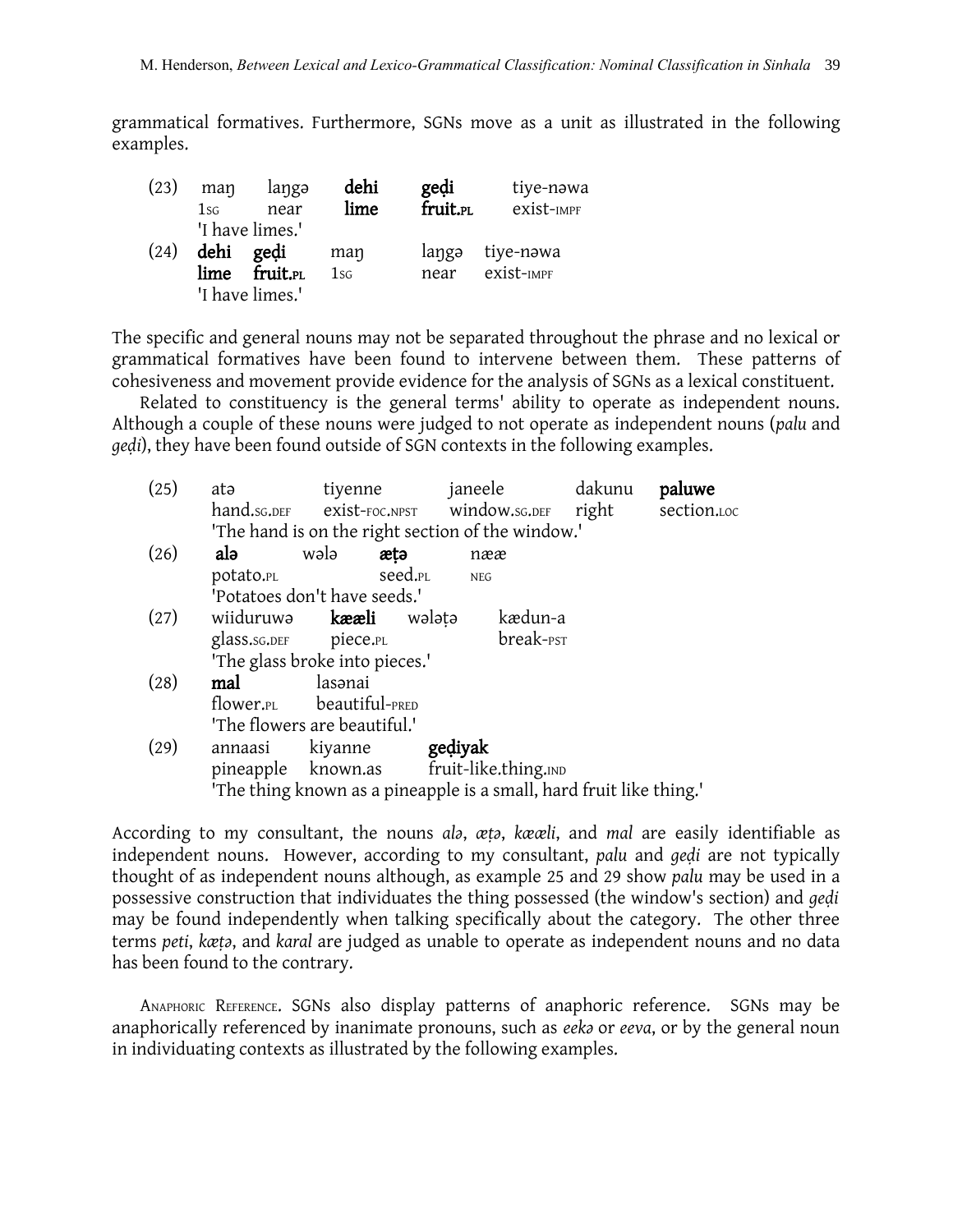| (30) | peera<br>guava     | (gedi)<br>(fruit-like.things) rotten | narakwelaa |
|------|--------------------|--------------------------------------|------------|
|      |                    | 'The guavas are rotten.'             |            |
| (31) | eeva               | narakwelaa                           |            |
|      | 3p.INAN            | rotten                               |            |
|      | 'They're rotten.'  |                                      |            |
| (32) | mee                | narakwelaa                           |            |
|      | these              | fruit-like.things                    | rotten     |
|      | 'These are rotten' |                                      |            |
| (33) | $?$ *gedi          | narakwelaa                           |            |
|      | 3p.INAN            | rotten                               |            |
|      | 'They're rotten.'  |                                      |            |
|      |                    |                                      |            |

Example 31 illustrates the pronominalization of guavas from example 30 using the third person inanimate pronoun, *eeva*. Although, this is the most preferred form, the consultant also provided the example given in 32 as an alternative employing the general term of the SGN in 30 to refer to a specific set of guavas. Here the context is more individuated and therefore, the anaphoric function, illustrated in the gloss, of the general term is judged acceptable. Finally, example 33 illustrates a case in which the consultant judged the use of the classifying term without an individuating deictic as highly dispreferred. However, a couple of examples were obtained in which the general term of an SGN could be function anaphorically without an individuating deictic, as illustrated below.

| (34) | waňdura                                      | kehel   | malə                       | uda-ta               | pænn-a   |
|------|----------------------------------------------|---------|----------------------------|----------------------|----------|
|      | monkey                                       | banana  | flower.sg.DEF              | top-DAT              | jump-PST |
|      | 'The monkey jumped on the stalk of bananas.' |         |                            |                      |          |
| (35) | eeka                                         | udə-tə  | waňdura                    | pænn-a               |          |
|      | 3S.INAN                                      | top-dat | monkey                     | jump-pst             |          |
|      | 'The monkey jumped on it.'                   |         |                            |                      |          |
| (36) | malə                                         |         | uda-ta wandura             | pænn-a               |          |
|      | 3S.INAN                                      |         | top- <sub>DAT</sub> monkey | jump- <sub>PST</sub> |          |
|      | 'The monkey jumped on it.'                   |         |                            |                      |          |

Although anaphoric reference itself is not a test for constituency, example 36 displays a pattern similar to the pronominalization in 35, a classic test for constituency. Here the general term of the SGN functions as a pronominal, as indicated in the gloss. This pattern provides further evidence for analyzing SGNs as lexical units. Though it must be noted that this is pattern emerged only with a select few examples and is not representative of the patterns of SGNs more generally as shown in examples 31-33.

The morphosyntactic patterns discussed above demonstrate that 1) in the vast majority of cases nominal morphology may not appear on the specific noun, rather the general term is required in cases where nominal morphology must occur on the noun or noun phrase, 2) SGNs operate as lexical constituents based on patterns of cohesiveness and movement. Additionally, the general term was shown to function anaphorically for the SGN in individuating contexts.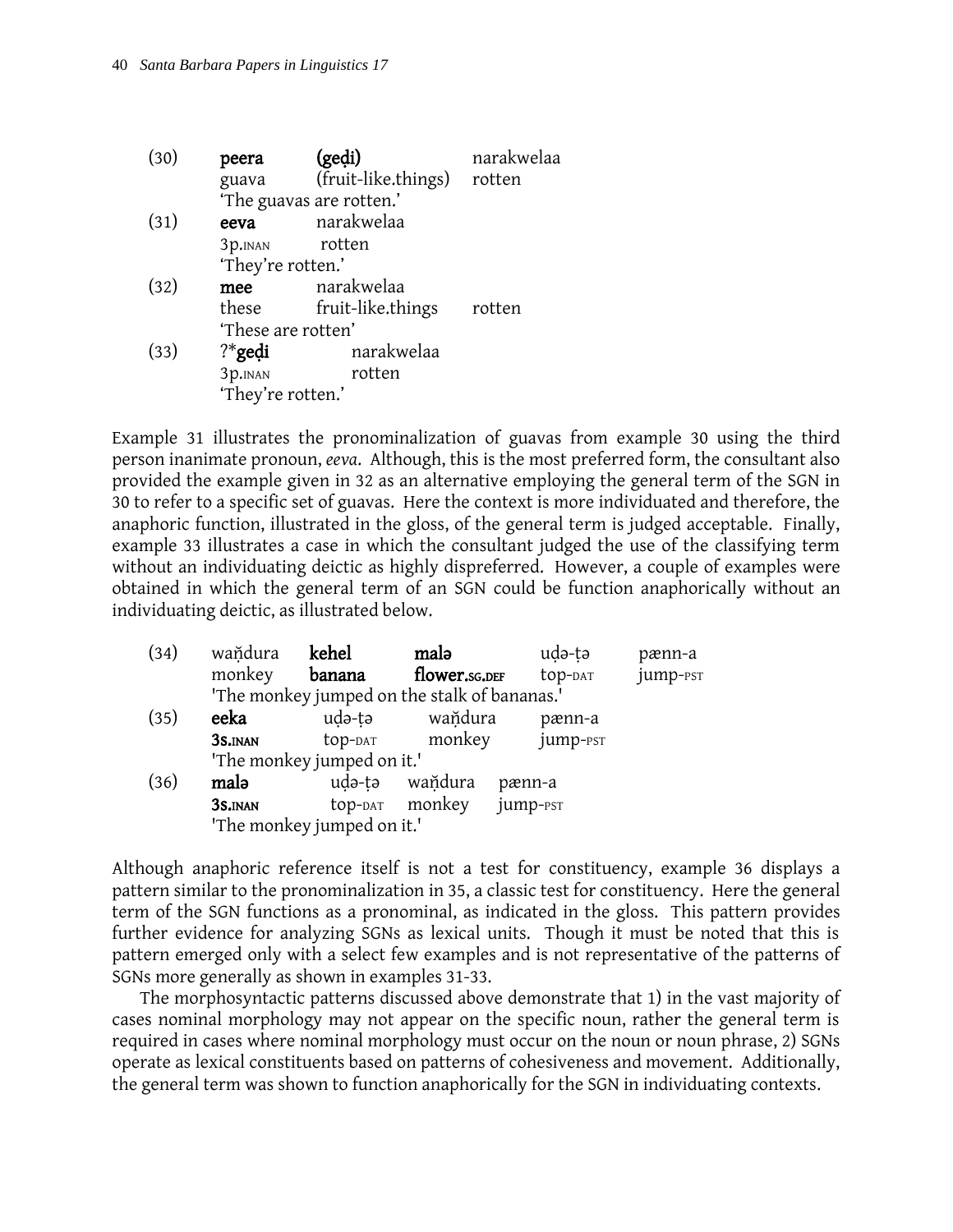4. SINHALA's SYSTEM OF NOMINAL CLASSIFICATION. Many of these properties of SGNs in Sinhala are properties of nominal classification systems as discussed in section 2 above. In this section, I aim to describe how Sinhala's nominal classification system fits into the larger framework of nominal classification systems described in the literature. I begin by discussing how the patterns of SGNs implicate an analysis of them as lexical or lexico-grammatical systems. I conclude this section with a discussion of the semantic properties of SGNs that implicate their placement among subtypes of lexico-grammatical classification systems.

4.1. DISTINGUISHING LEXICAL FROM LEXICO-GRAMMATICAL SYSTEMS IN SINHALA. Class terms and measure terms, though both lexical systems, possess quite different defining characteristics. As a result, I discuss these separately in relation to classifiers. Differentiating class terms from classifiers is accomplished by comparing SGNs and compounds in Sinhala based on three morphosyntactic patterns: 1) wordhood, 2) obligatoriness, and 3) anaphoric reference. However, measure terms are best differentiated from classifiers based on the semantic function of individuation.

CLASS TERMS VS. CLASSIFIERS. As discussed in section 2, class terms are by definition part of compounds, and classifiers are prototypically separate lexemes (Dixon 1986:105). With this in mind, the first step for distinguishing class terms from classifiers is to determine SGN's status as a word. The fact that SGNs operate as a single unit and that nothing has been found to intervene between the specific and general nouns, complicates their differentiation from compounds. However, by examining language internal patterns of wordhood, obligatoriness of elements, and patterns of anaphoric reference, we may contrast SGNs with compounds in Sinhala.

For this part of the analysis, I focus on the contrast between a few general terms of SGNs (*æṭǝ*, *karal*, *mal*, *alǝ*) and a few compounds that use the same general terms as the second element in the compound. These compounds are: *muŋæṭǝ* 'mung beans', *mæækaral* 'Chinese long beans', *innǝlǝ* 'potato' (particular kind), *muhudumal* 'coral'.

WORDHOOD. According to Dixon and Aikhenvald, a compound is a single grammatical word made up of one or more phonological words (Dixon and Aikhenvald 2002:19). It therefore may be useful to investigate phonological and grammatical criteria for wordhood for both SGNs and compounds in Sinhala. If SGNs are shown to operate as more than one grammatical word, then we can confidently say that the general noun is not part of a compound and therefore not a class term. However, if SGNs are found to operate as a single grammatical word then other methods of distinguishing them from compounds must be explored. The general nouns would not automatically be discounted from being classifiers since, as Aikhenvald points out, classifiers may emerge in various stages of grammaticization and therefore do not always appear as separate words. In this case, more evidence would be needed to assert their status as classifiers.

Dixon and Aikhenvald provide a set of crosslinguistic criteria for determining grammatical and phonological wordhood (2002:19-21). Grammatical words are identified as having the following universal criteria: a) cohesiveness (the elements always occur together, b) a fixed order, and c) a conventionalized and coherent meaning (2002:19). Universal criteria for phonological words are not as easily explicated. However, Dixon and Aikhenvald point to stress, phonotactics, and phonology the primary areas where distinct patterns may be found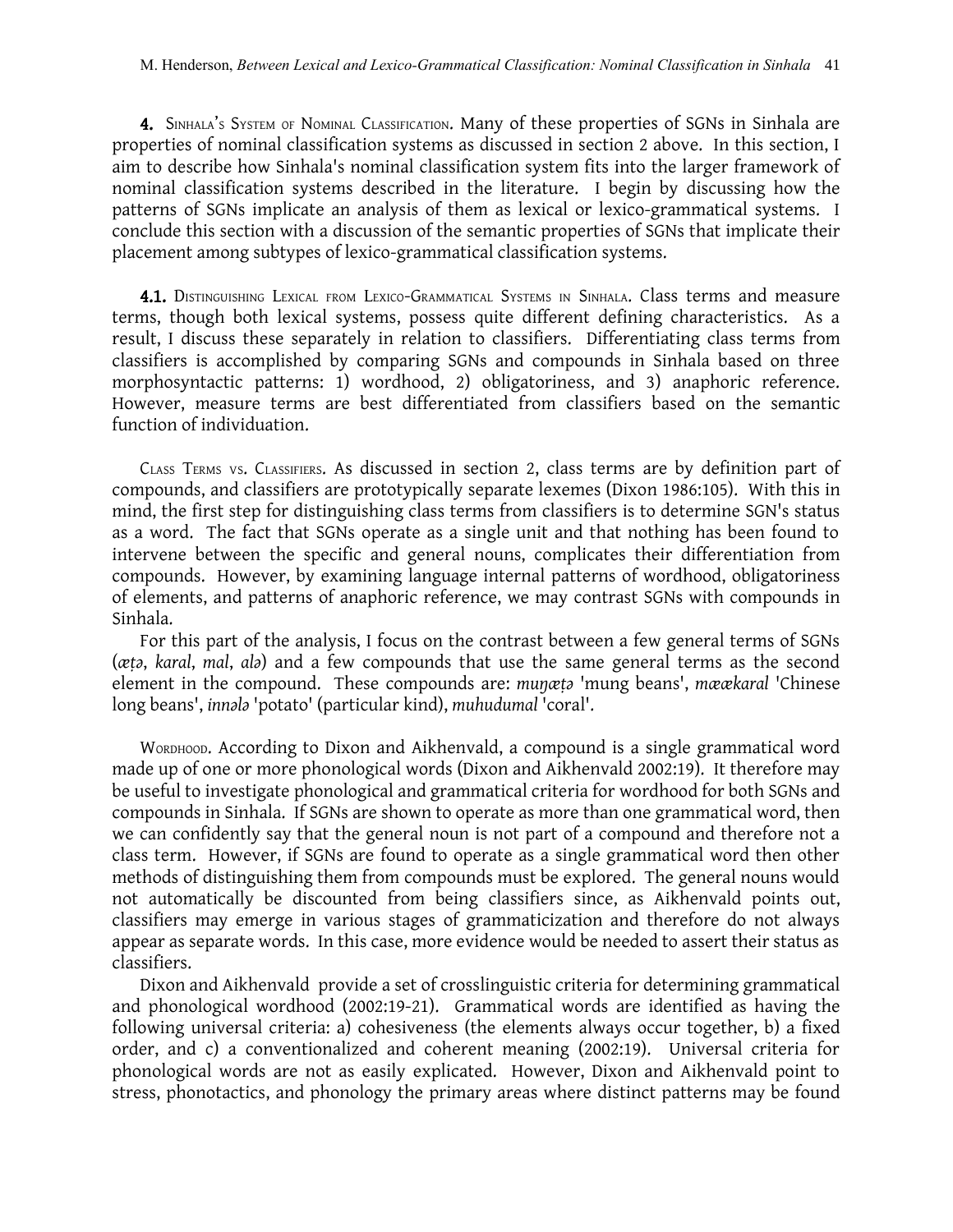for language internal criteria for phonological wordhood. In the case of Sinhala, although there are some interesting isolated cases where phonological criteria points to one analysis over the other, there is no overwhelming evidence that phonological wordhood is crucial to the distinction between compounds and SGNs.

While the criteria for grammatical wordhood could potentially provide key evidence for the classification of the general nouns of Sinhala's SGNs as class terms or classifiers, the morphosyntactic patterns of SGNs and compounds are remarkably similar. As I have shown above, SGNs occur in a fixed order (specific noun followed by general noun), when both elements are required they always occur together as evidenced by their operation as a syntactic unit that may not be separated by other lexical or grammatical formatives, and they have conventionalized and coherent meanings as a unit as evidence by change in meaning accompanying variations in general terms with specific nouns. Therefore, according to Dixon and Aikhenvald's universal criteria, SGNs qualify as a single grammatical word. Furthermore, as expected the lexical items identified as compounds in Sinhala for this study also conform to this set of criteria. The following examples illustrate the similarity in grammatical wordhood status.

- (37) muhudumal lasanai coral.PL beautiful 'The coral is beautiful.'
- (38) hatu mal narakwelaa mushroom flower.<sub>PL</sub> rotten 'The mushrooms are rotten.'

In example 37, the order of the elements in the compound *muhudumal* may not be reversed, nor may they be separated by other grammatical or lexical formatives. Furthermore, the elements as a unit have a coherent and conventional meaning. In these ways, the SGN, *hatu mal* in example 38 is similar to the compound in example 37. The similarity in the patterns of wordhood between SGNs and compounds leads to the investigation of other patterns which may distinguish SGNs from compounds.

OBLIGATORINESS. The second morphosyntactic pattern that may provide evidence for the analysis of SGNs in Sinhala is patterns of obligatoriness of the elements of SGNs and compounds. Although the obligatoriness of the elements of compounds varies crosslinguistically, we may expect that the conditions for the omission of elements to be fairly restricted since the elements are by definition lexically bound. Classifiers, on the other hand, have been identified as being optional in many languages (Greenberg 1972:6). Therefore, if the general nouns of SGNs are classifiers rather than class terms, we would expect patterns of obligatoriness to be more restrictive for compounds.

The general nouns of SGNs are optional in all cases in which the specific noun is not being individuated or is otherwise morphologically unmarked. However, the elements of compounds are for the most part not optional in Sinhala. The following examples illustrate the distinct patterns of SGNs and compounds.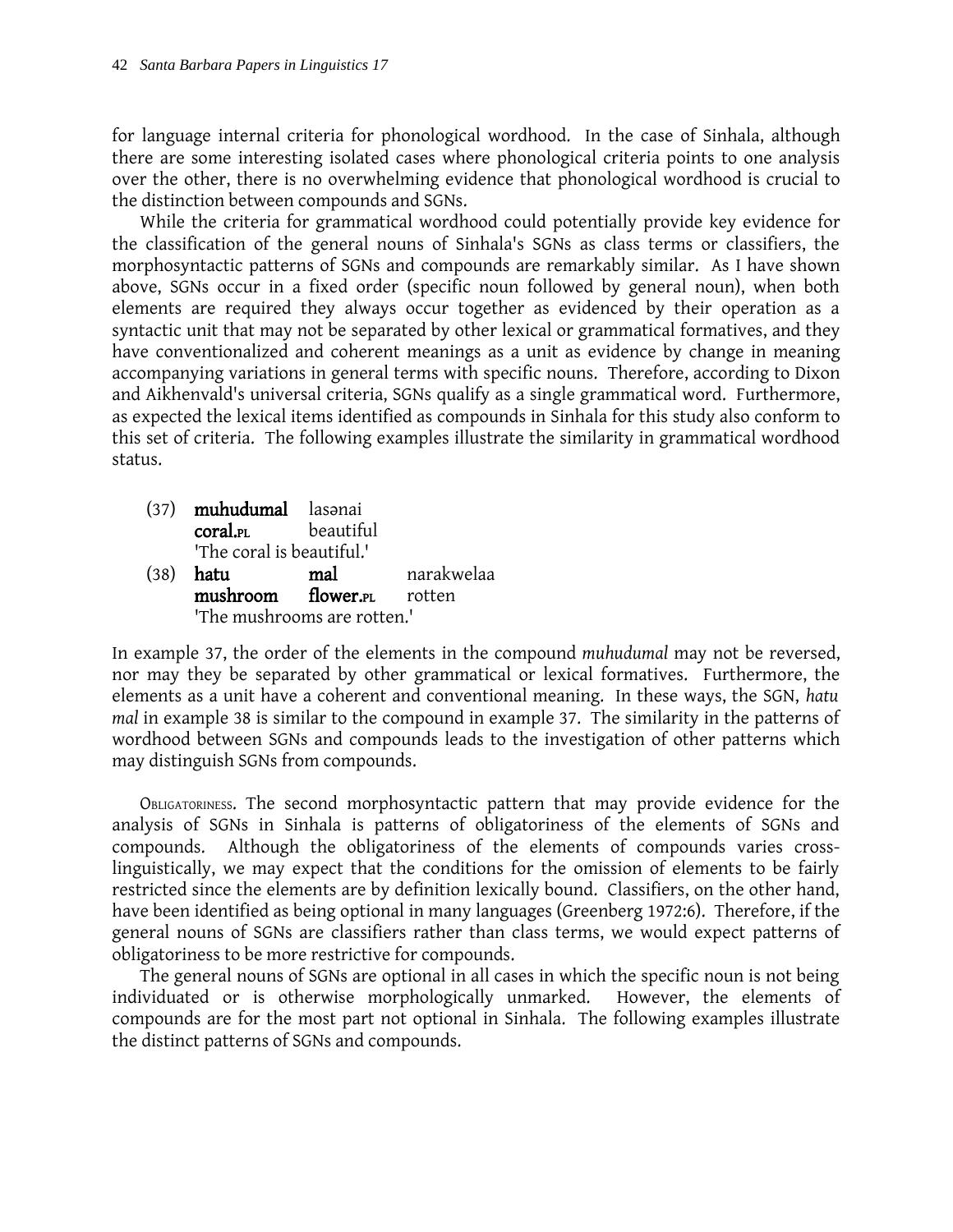| (39) |                | oyaa mæækaral<br>2s <sub>G</sub> Chinese.long.bean.pl<br>'Do you sell Chinese long beans?'     |                     | wikuna-nawa=da<br>sell-impf=Q |
|------|----------------|------------------------------------------------------------------------------------------------|---------------------|-------------------------------|
| (40) |                | oyaa miris wikunə-nəwa=də<br>$2sG$ chili.pepper sell- $IMPF=Q$<br>'Do you sell chili peppers?' |                     |                               |
| (41) | oyaa<br>2sG    | munæțə<br>mung.seed.pl<br>'Do you sell mung beans?'                                            |                     | wikunə-nəwa=də<br>sell-impf=q |
| (42) | oyaa<br>2sG    | pabəlu (ætə)<br>bead<br>'Do you sell beads?'                                                   | seed. <sub>PL</sub> | wikunə-nəwa=də<br>sell-impf=Q |
| (43) | oyaa<br>$2$ sg | innələ<br>potato. <sub>PL</sub><br>'Do you sell potatoes?' (a particular type)                 |                     | wikunə-nəwa=də<br>sell-impf=Q |
| (44) | oyaa           | kærət wikunə-nəwa=də<br>$2sG$ carrot sell- $IMPF=Q$<br>'Do you sell beads?'                    |                     |                               |

Examples 39, 41, and 43 demonstrate that the general term in these compounds is obligatory even when the referent is non-individuated. As examples 40, 42, and 44 illustrate, the general term as a part of SGN constructions is either dispreferred or optional in cases when the referent is non-individuated.

ANAPHORIC REFERENCE. Patterns of anaphoric reference may point to an analysis of the general terms as classifiers or class terms. While classifiers have been described typologically as having an anaphoric function, class terms have not. Since I have already shown that the general term of SGNs functions anaphorically in context, I investigate the patterns of compounds in this regard. Both compounds and SGNs may be anaphorically referenced by the standard inanimate pronouns. However, unlike the second/general element of compounds, the general nouns of SGNs may be used anaphorically in context. The following examples illustrate the distinct patterns of compounds in Sinhala.

- (45) eeva narakwelaa 3p.INAN rotten 'They're rotten.' (Chinese long beans)
- (46) \*karal narakwelaa 3p.INAN rotten 'They're rotten.' (Chinese long beans)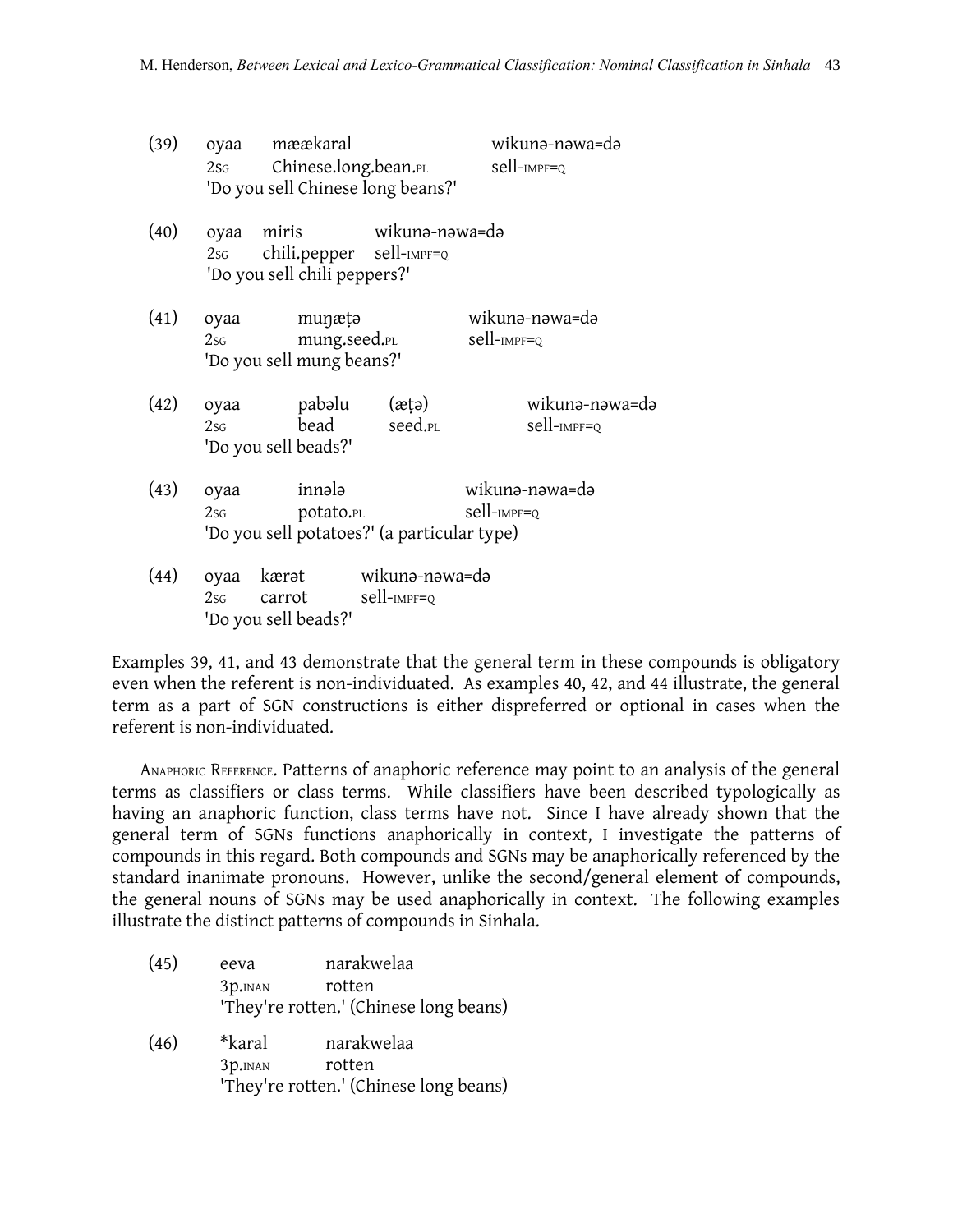- (47) eekǝ lasǝnai 3s.INAN beautiful-PRED 'It's beautiful.' (coral)
- (48) mal lasǝnai 3s.INAN beautiful-PRED \*'It's beautiful' (coral) 'The flowers are beautiful.'

Examples 46-48 demonstrate the finding that the second element of these compounds may not be used anaphorically to refer to the entity denoted by the compound. [3](#page-15-0) Example 48 further illustrates that while the sentence may be grammatical, the omission of an element of a compound may simply alter the meaning of the sentence. So, that even in context, sentence 48 would not make sense in reference to the term *muhudǝmal* 'coral' as it would mean 'The flowers are beautiful' not 'It's beautiful' (coral).

The evidence presented suggests that SGNs do not operate as compounds in Sinhala even though they function as a single grammatical word. The patterns of obligatoriness and anaphoric reference are clearly different in the examples found. While the general term of SGNs is optional or dispreferred in non-individuating contexts and optional when morphologically unmarked, both elements of compounds are required in the same contexts. Further, while the general term of SGNs may be used anaphorically in individuating contexts, neither element of the compound may be employed in the same fashion. Since class terms are by definition compounds, these patterns clearly distinguish SGNs from class terms.

MEASURE TERMS VS. CLASSIFIERS. Measure terms and classifiers, particularly numeral classifiers, can be difficult to distinguish from each other. As the precursors of numeral classifiers, measure terms perform similar functions and often occur in the same syntactic position. One key difference is that measure terms typically occur with mass nouns. Additionally, Greenberg (1972:9) describes the case for Khmer in which classifiers are optional as a general rule except in instances in which the classifier is functioning as a measure term with mass nouns. Furthermore, as mentioned in section 2, numeral classifiers have been identified as having an individuating function. Both of these characteristics are relevant to the patterns of SGNs in Sinhala.

Most SGNs collected may not occur with mass nouns. However, two (*kææli*, *peti*) SGNs have been found to occur with mass nouns. This suggests that these two terms are best categorized as measure terms. However, characteristics of at least a couple of the examples of *kææli* displayed characteristics more suggestive of numeral classifiers--that is, it was used to individuate items from a set. The following examples illustrate their patterns as measure terms and as numeral classifiers.

| (49) | darə                     | kææli         | dahayak |
|------|--------------------------|---------------|---------|
|      | firewood                 | piece.PL      | ten.IND |
|      | 'ten pieces of firewood' |               |         |
| (50) | maalu                    | peti          | dahayak |
|      | fish                     | flat.thing.PL | ten.IND |

<span id="page-15-0"></span><sup>&</sup>lt;sup>3</sup> However, it must be noted that very few noun-noun compounds were found and their patterns more generally in this regard were not found in the existing literature.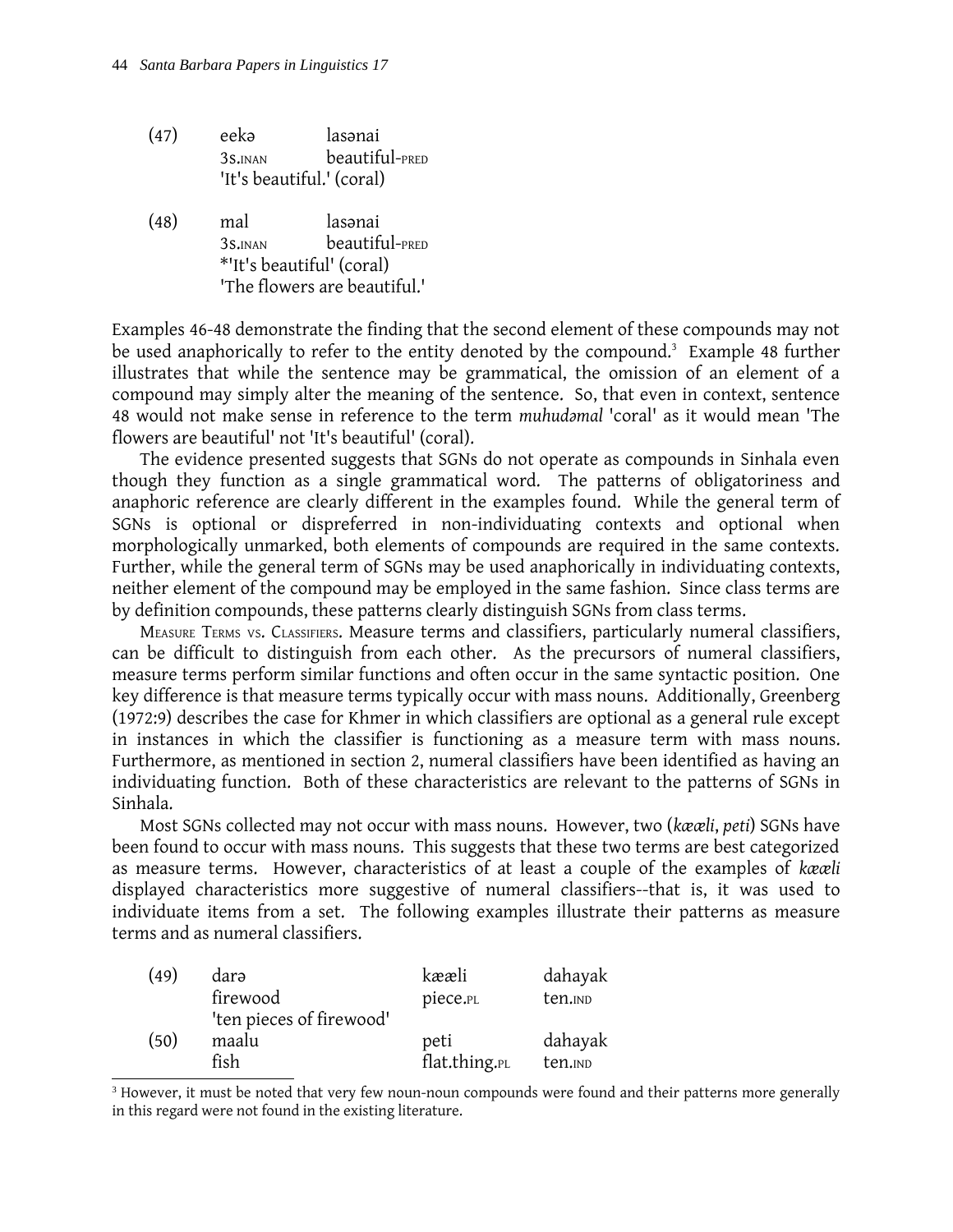|      | 'ten fillets of fish' |          |                     |
|------|-----------------------|----------|---------------------|
| (51) | bætəri                | (kææli)  | dahayak             |
|      | battery               | piece.PL | ten. <sub>IND</sub> |
|      | 'ten batteries'       |          |                     |

In examples 49 and 50, *kææli* and *peti* function to provide the unit by which the mass nouns *darǝ* and *maalu* may be quantified. It should be further noted that *kææli* and *peti* are not optional in these examples. In example 50, however, *kææli* is optional and functions to individuate a number of batteries from the set that batteries usually come in. Only a very small number of items were found with the term *peti* all of which pattern more like example 50 than 51. Additionally, the term *palu* has been found to occur with only a couple of items that are best described as items whose parts constitute a countable whole (oranges, garlic). In these cases, *palu* also patterns like examples 49 and 50, above, and therefore, it is best characterized tentatively as a measure term. [4](#page-16-0) The issue of individuation is revisited in the following section as a characteristic which aids in locating the position of Sinhala nominal classification within the lexico-grammatical system.

4.2. DISTINGUISHING BETWEEN SUBTYPES OF LEXICO-GRAMMATICAL SYSTEMS IN SINHALA. AS previously discussed the two primary differences between noun classifiers and numeral classifiers is their location within the noun phrase and individuation. While noun classifiers are found next to the noun in noun phrases and typically do not function to individuate the referent, numeral classifiers are typically found in numeral or quantifying phrases and are used in individuating contexts. While the distinction between the classifier's location in the noun phrase sounds clearly distinguishable, it is not so clear cut. In fact, as Greenberg points out, "in many languages the classifiers are not compulsory even for the restricted set of nouns that have them" (1972:6). An, in fact this is the case for SGNs in Sinhala. While SGNs are sometimes preferred in numeral phrases, they are typically not mandatory unless otherwise morphologically marked. Therefore, at first glance, they may appear to behave more like noun classifiers, however, their semantic properties are more suggestive of numeral classifiers. That is, they are used for individuation and for the remaining six terms (*geḍi, karal, kæṭǝ, æṭǝ, mal, al*a) the semantic relationships between elements are not clearly taxonomic, but rather the general terms carry some information about the shape or form of the specific nouns they accompany. Furthermore, their semantic consistency comes more from the properties of shape or form than their taxonomic relationship. The emergence of shape as a device for categorization is a typical semantic feature of numeral classifiers. However, in the case of Sinhala, the it is clear that it is not *only* shape that categorization relies upon. In this way, the general nouns of SGNs do not emerge as semantically prototypical numeral classifiers. However, along with the individuating function these terms emerge as more numeral than noun classifier-like.

**5.** CONCLUSION. The patterns described for SGNs in Sinhala suggest the presence of both lexical and lexico-grammatical systems of nominal classification. Three of the nine general terms of SGNs (*kææli* 'pieces', *peti* 'flat.things', and *palu* 'sections') investigated in this paper displayed characteristics more typical of measure terms (quantification in non-individuated contexts, use with mass nouns) while also showing signs of lexico-grammatical systems (individuation, denotation of shape). Of the remaining six classifying terms two (*æṭǝ* 'seed'*, mal* 'flowers') are

<span id="page-16-0"></span><sup>4</sup>More evidence on the distribution of this particular term is needed.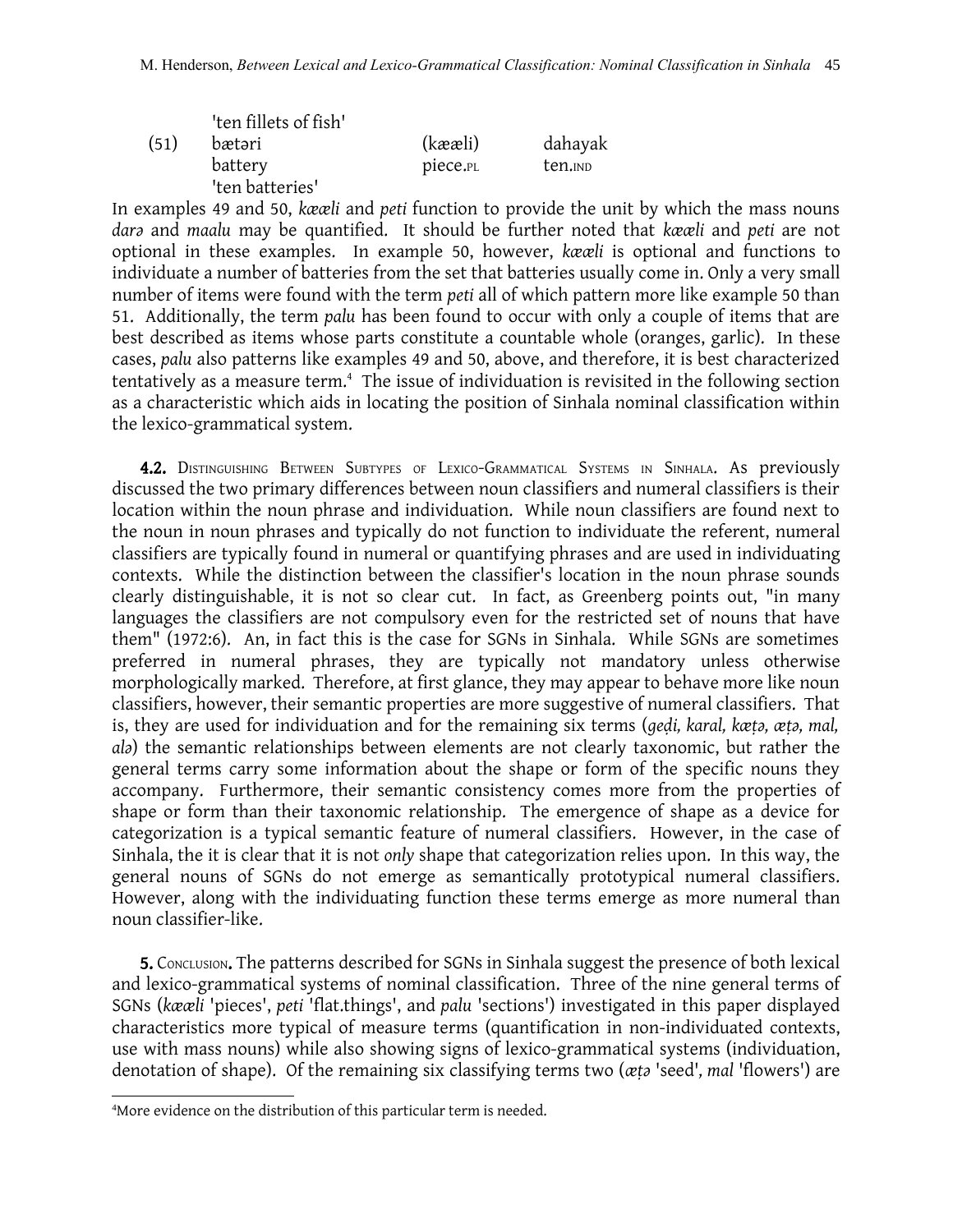more characteristic of class terms semantically since in most cases the semantic relationship between the elements is taxonomic; however, they displayed morphosyntactic patterns more characteristic of classifiers than of compounds based on language internal patterns of endocentric nominal compounding (obligatoriness of elements, anaphoric reference). Two of the remaining four classifying terms (*karal* 'pod-like.things'*, alǝ* 'root.vegetables') also proved to pattern more like classifiers based on obligatoriness of elements and anaphoric reference. Additionally, these two terms exhibit semantic properties typical of classifiers (denotation of shape/physical properties, individuation). The remaining two classifying terms (*geḍi* 'small.hard.fruit-like.things'*, kæṭǝ* 'block-like.things') display properties characteristic of classifiers, both semantically (denotation of shape, individuation) and morphosyntactically (anaphoric reference in individuated contexts, obligatoriness of elements). These classificatory terms in Sinhala may best be described as residing synchronically on the continuum of noun classification systems between class and measure terms and classifiers. The following figure attempts to demonstrate how we may locate Sinhala's SGNs among the systems of nominal classification.



FIGURE 2. Sinhala's system of nominal classification

Although, several of Sinhala's SGNs pattern like lexico-grammatical systems, they are not the best exemplars of classifiers crosslinguistically. Furthermore, the semantic and morphosyntactic evidence suggests that the distinction between classifier subtypes too, may not be so clear cut.

As we have seen even among those whose characteristics are most suggestive of classifiers, the patterns are not prototypical of noun or numeral classifiers. The patterns described here suggest that those terms most like classifiers conform closest to the semantic properties of numeral classifiers, while less representative of numeral classifiers morphosyntactically. The following figure attempts to clarify the classification of these terms in Sinhala.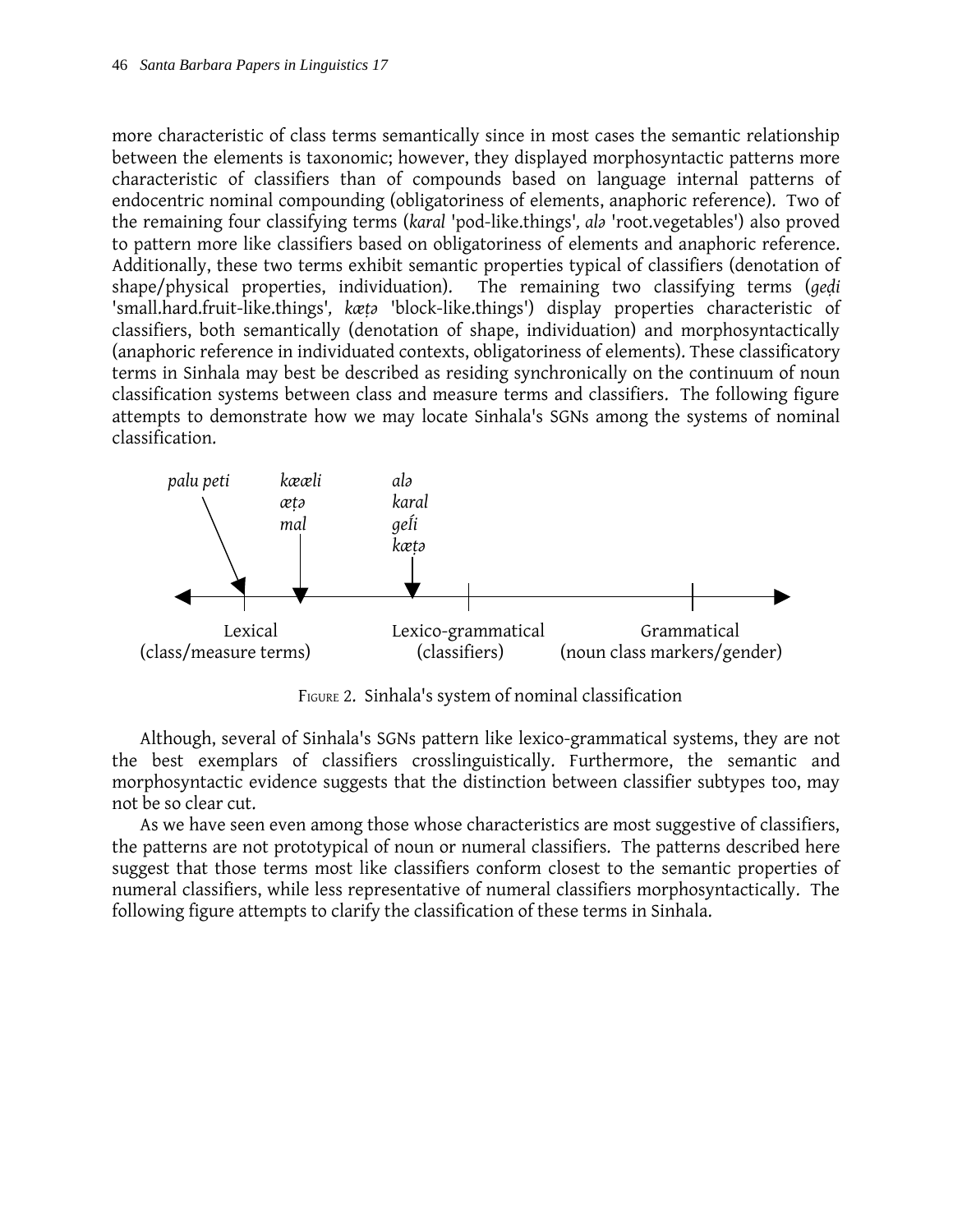

FIGURE 3. Classifier system in Sinhala

This figure attempts to illustrate the location of some SGNs in Sinhala as peripheral members of the category numeral classifiers. Here the inner circle represents the class of numeral classifiers that display the most prototypical characteristics of numeral classifiers. While the outer circle, within which I have placed Sinhala, represents the class of classifiers that do not possess clearly core characteristics or do not pattern systematically in the way those in the core class do, throughout the language.

This paper contributes to the growing body of literature on spoken Sinhala by exploring a small and until now underdescribed aspect of the grammatical system of Sinhala. It further contributes to typological work on Indo-Aryan languages by providing evidence for another system of nominal classification not yet described. There is much left to explore in the semantic and morphosyntactic patterns of nominal classification in Sinhala. This research would be much enhanced by an investigation in to naturally occurring discourse patterns among speakers of Sinhala in Sri Lanka.

#### REFERENCES

- AIKHENVALD, ALEXANDRA Y. 2003. *Classifiers: A typology of noun categorization devices*, ch. 3, 81-97. Oxford: Oxford University Press.
- ALLAN, K. 1977. Classifiers. *Language* 53.284-310.
- DELANCEY, SCOTT. 1986. Toward a History of Tai Classifiers Systems. *Typological Studies in Language: Noun Classes and Categorization*, vol. 7, ed. by Colette Craig. 437-452. Amsterdam: John Benjamins Publishing Company.
- DIXON, R.M.W. 1986. Noun Classes and Noun Classification in Typological Perspective. *Typological Studies in Language: Noun Classes and Categorization*, vol. 7, ed. by Colette Craig. 105-112. Amsterdam: John Benjamins Publishing Company.
- DIXON, R.M.W. and ALEXANDRA Y. AIKHENVALD. 2002. Word: A typological framework. *Word: A crosslinguistic typology*, ed. by R. M. W. Dixon and Alexandra Y. Aikhenvald, 1-41. Cambridge: Cambridge University Press.

EMENEAU, M. B. 1956. India as a Linguistic Area. *Language* 32.1.3-16.

GAIR, JAMES W. and JOHN C. PAOLILLO. 1997. *Sinhala*. München: Lincom Europa.